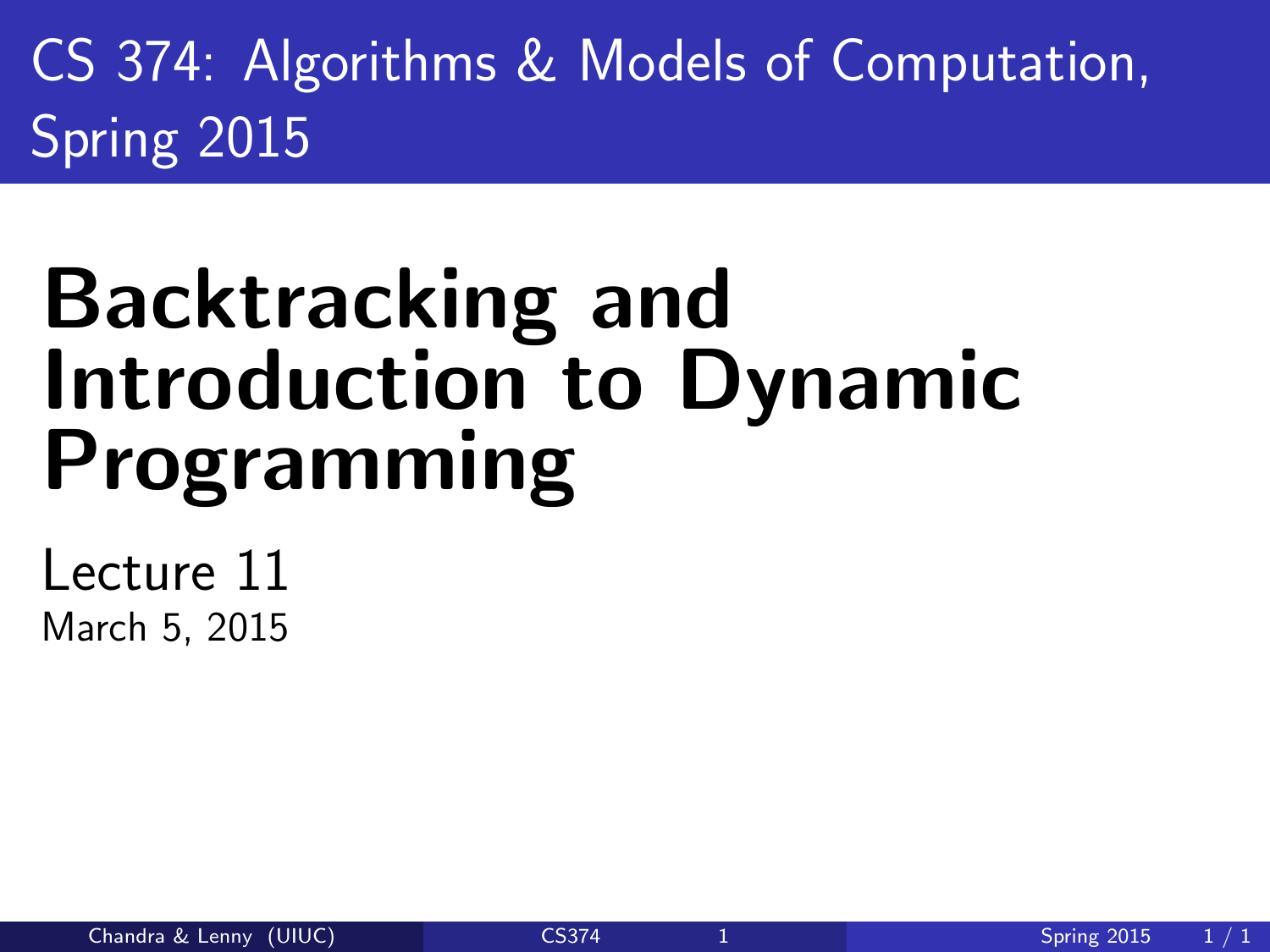### Recursion

#### Reduction:

Reduce one problem to another

#### Recursion

- A special case of reduction
	- **1** reduce problem to a *smaller* instance of *itself*
	- 2 self-reduction
	- **1** Problem instance of size **n** is reduced to one or more instances of size  $n - 1$  or less.
	- <sup>2</sup> For termination, problem instances of small size are solved by some other method as **base cases**.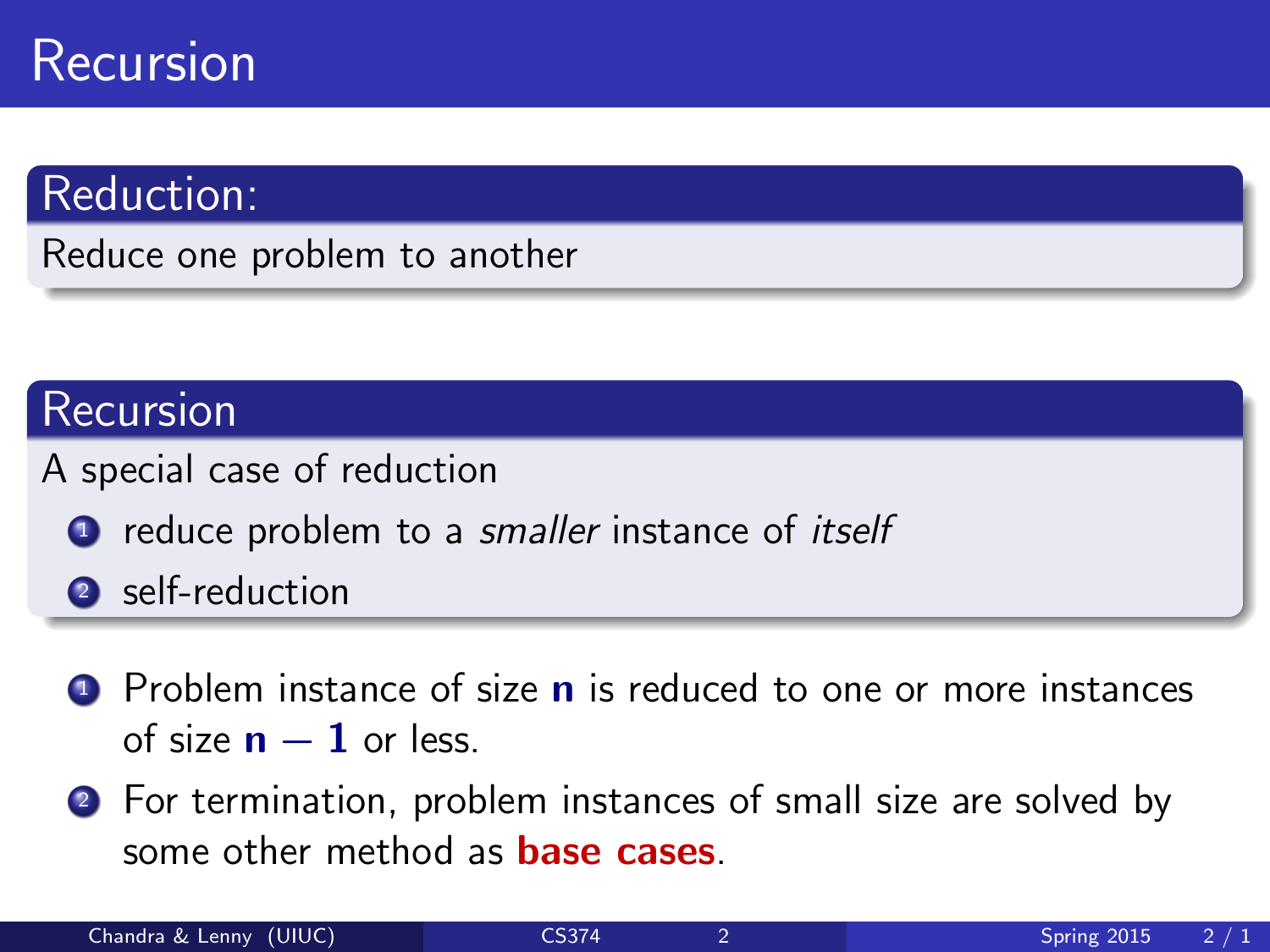### Recursion in Algorithm Design

- **1 Tail Recursion**: problem reduced to a *single* recursive call after some work. Easy to convert algorithm into iterative or greedy algorithms. Examples: Interval scheduling, MST algorithms, etc.
- **2 Divide and Conquer:** Problem reduced to multiple independent sub-problems that are solved separately. Conquer step puts together solution for bigger problem. Examples: Closest pair, deterministic median selection, quick sort.
- <sup>3</sup> Backtracking: Refinement of brute force search. Build solution incrementally by invoking recursion to try all possibilities for the decision in each step.
- **4 Dynamic Programming:** problem reduced to multiple (typically) dependent or overlapping sub-problems. Use memoization to avoid recomputation of common solutions leading to iterative bottom-up algorithm.

Chandra & Lenny (UIUC) [CS374](#page-0-0) 3 Spring 2015 3 / 1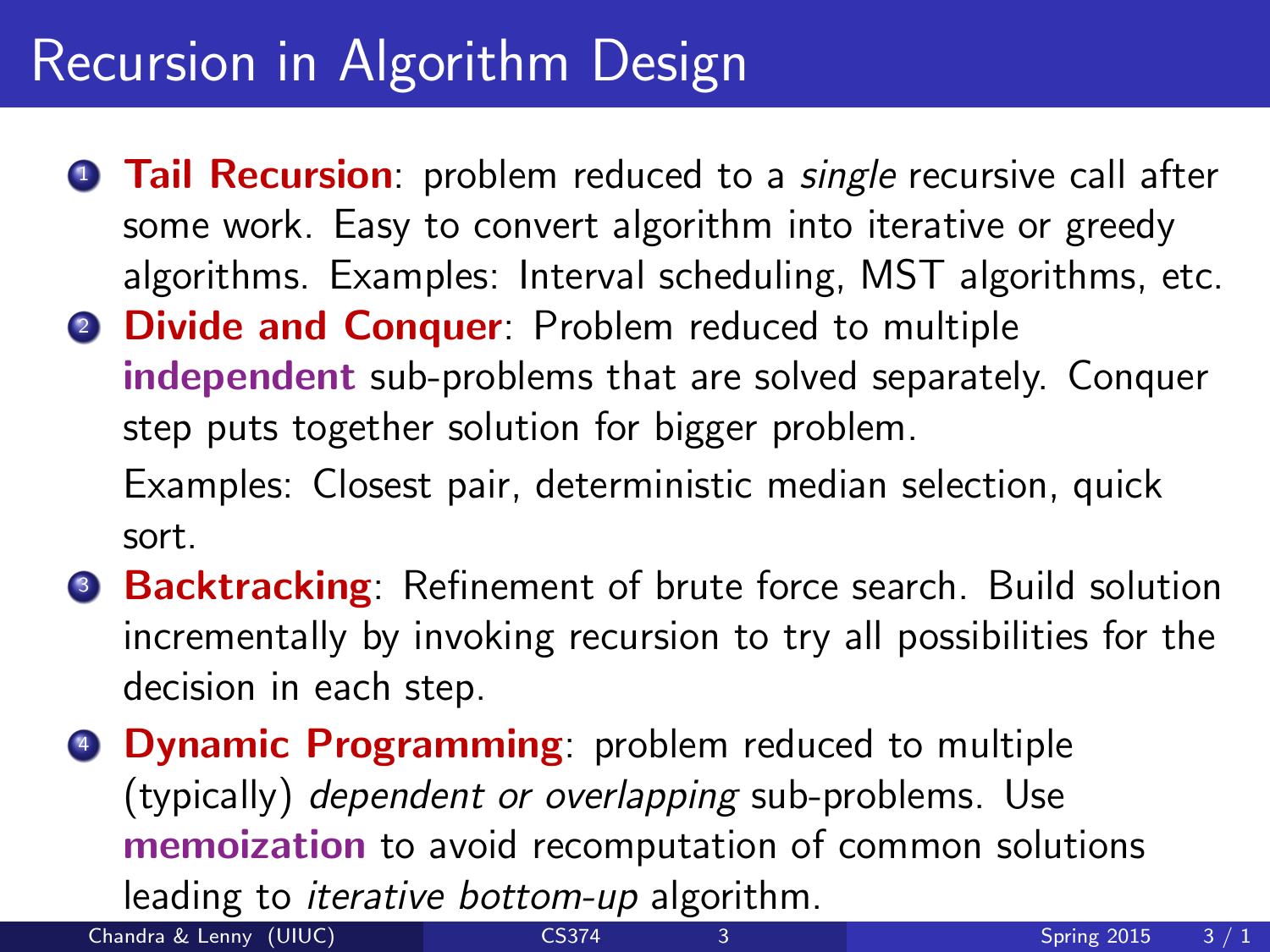## <span id="page-3-0"></span>Part I

# [Brute Force Search, Recursion and](#page-3-0) **[Backtracking](#page-3-0)**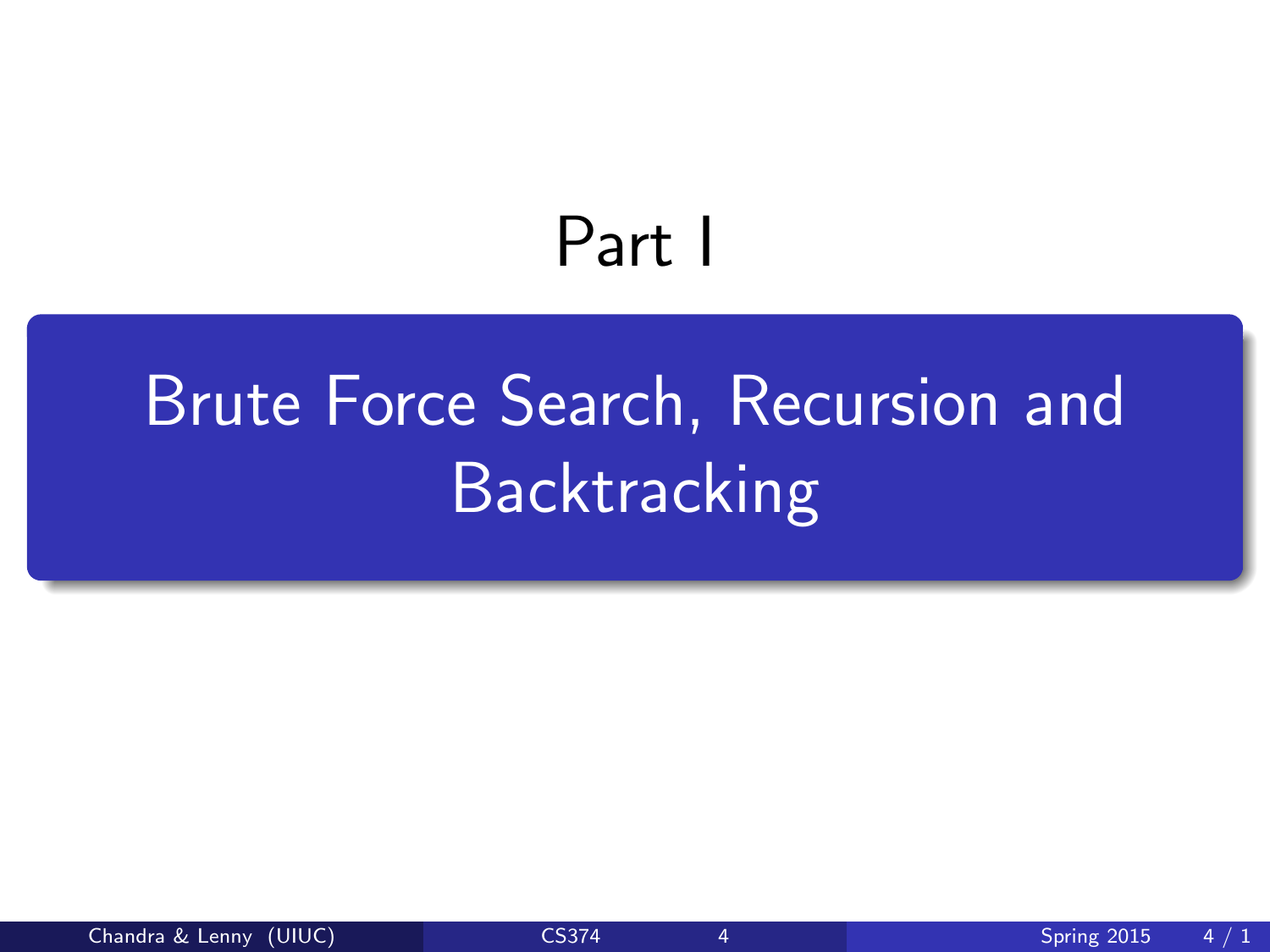### Maximum Independent Set in a Graph

#### Definition

Given undirected graph  $G = (V, E)$  a subset of nodes  $S \subset V$  is an independent set (also called a stable set) if for there are no edges between nodes in S. That is, if  $u, v \in S$  then  $(u, v) \notin E$ .



Some independent sets in graph above:  $\{D\}, \{A, C\}, \{B, E, F\}$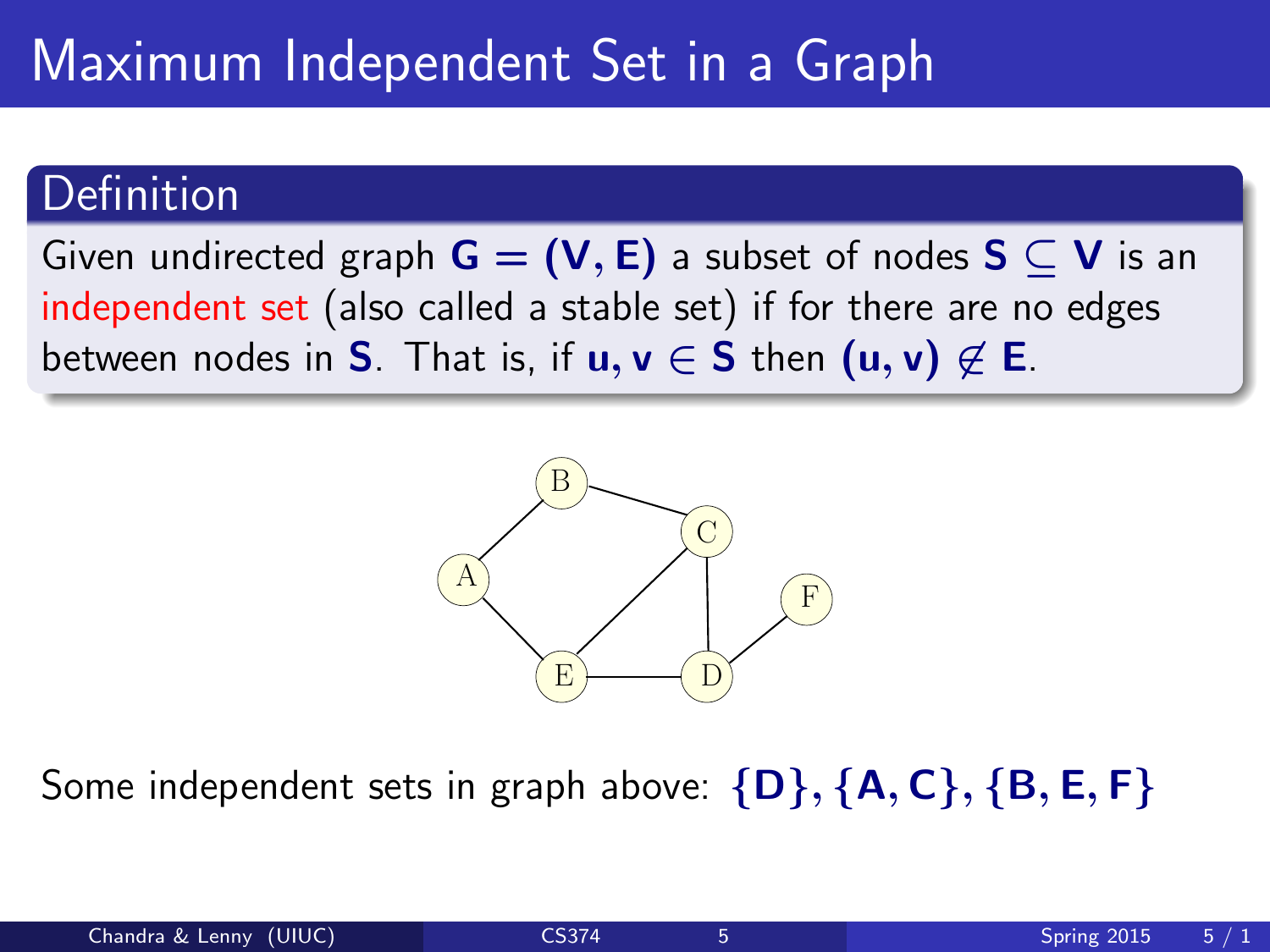### Maximum Independent Set Problem

#### Input Graph  $G = (V, E)$

Goal Find maximum sized independent set in G

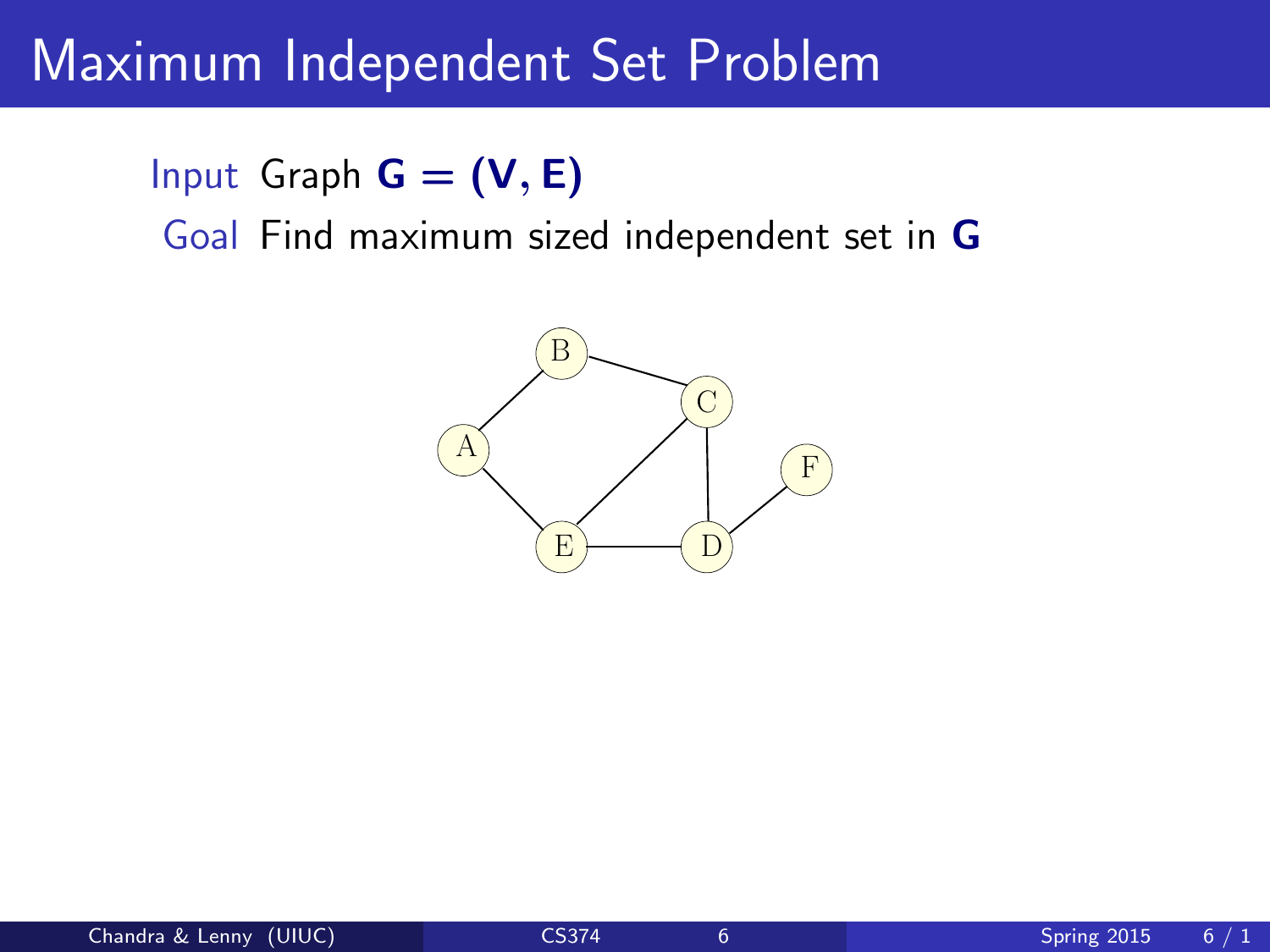### Maximum Weight Independent Set Problem

Input Graph  $G = (V, E)$ , weights  $w(v) \geq 0$  for  $v \in V$ Goal Find maximum weight independent set in G

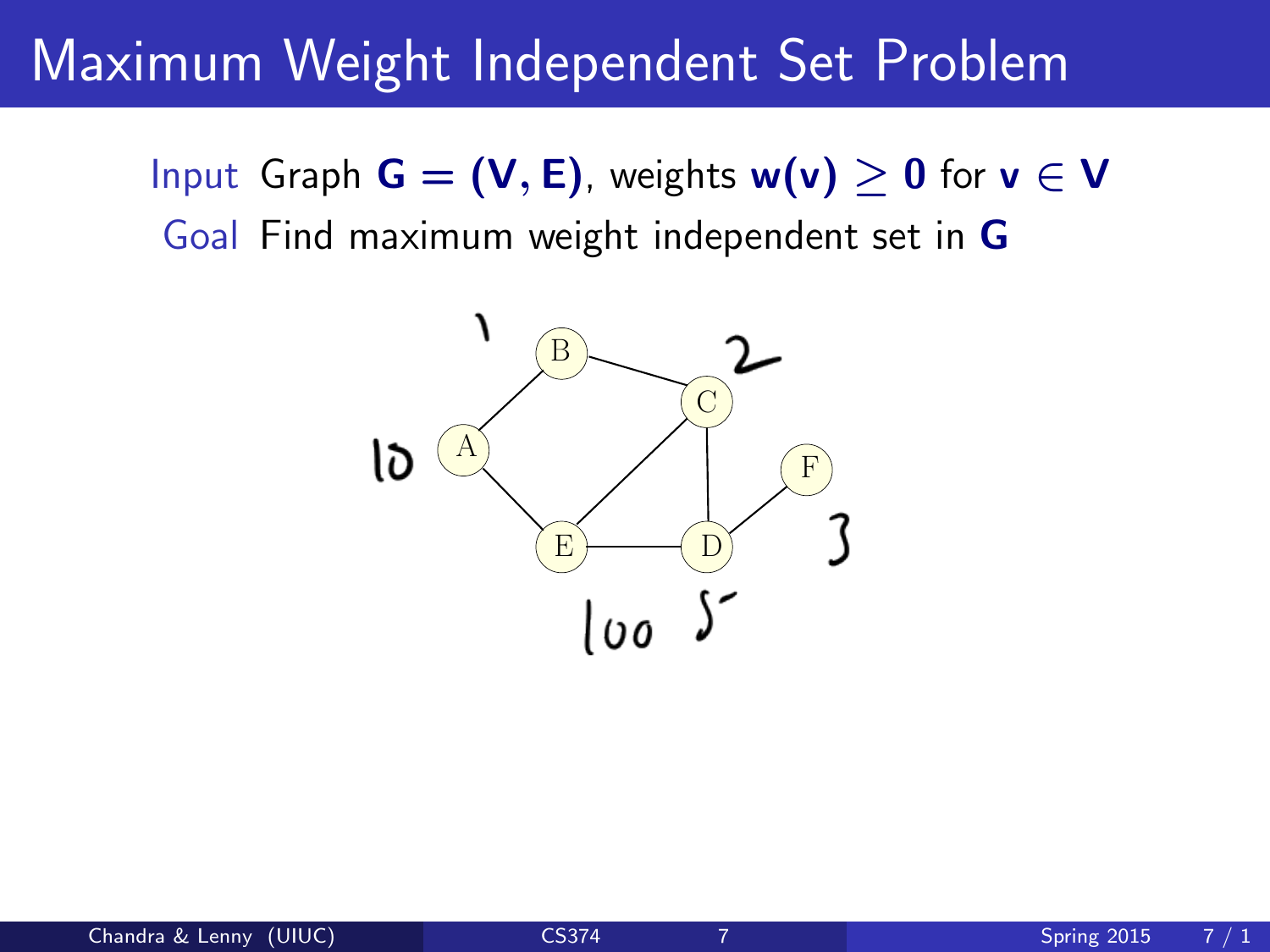### Maximum Weight Independent Set Problem

- **1** No one knows an *efficient* (polynomial time) algorithm for this problem
- **2** Problem is NP-Complete and it is believed that there is no polynomial time algorithm

#### Brute-force algorithm:

Try all subsets of vertices.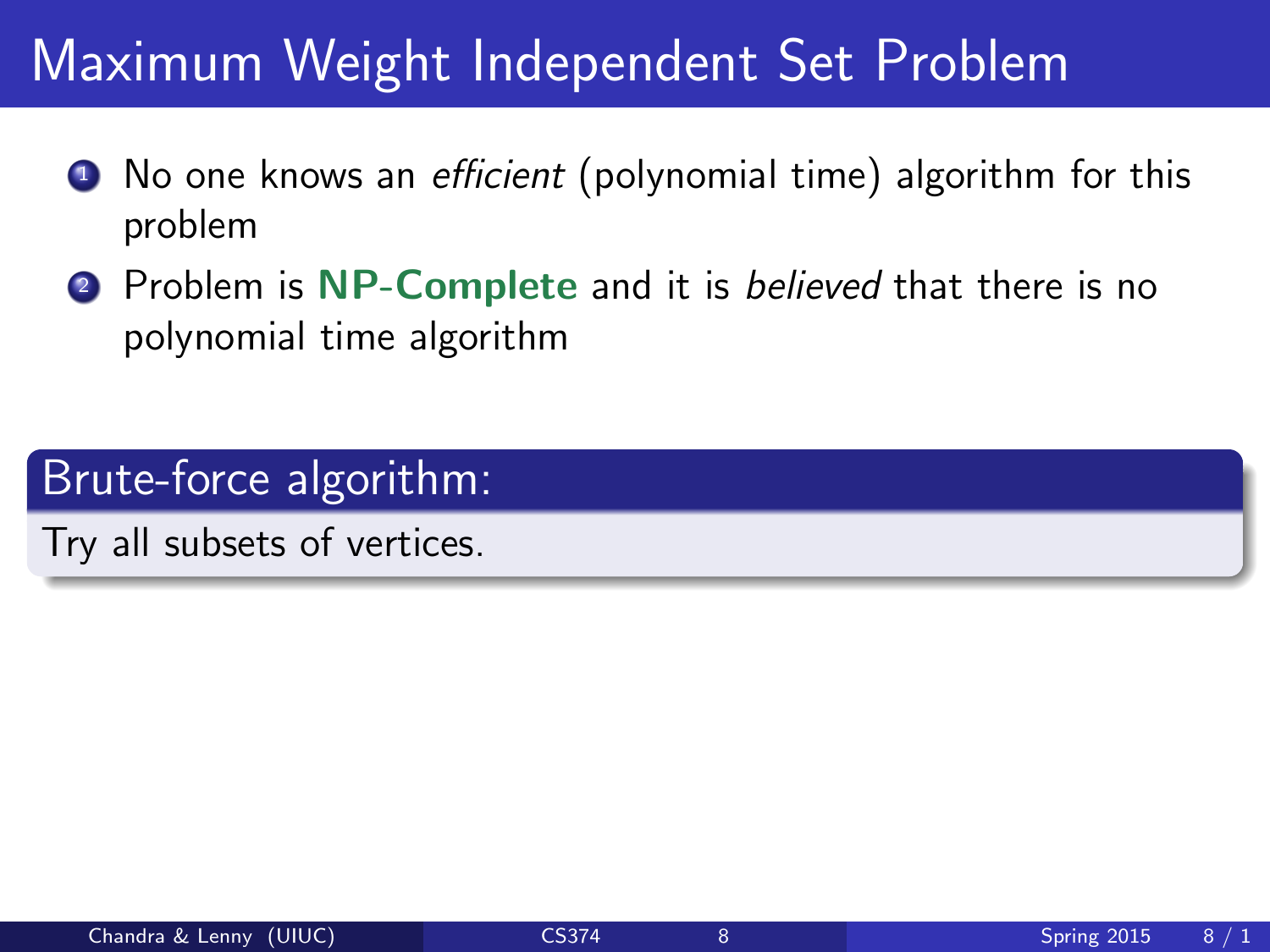### Brute-force enumeration

Algorithm to find the size of the maximum weight independent set.

```
MaxIndSet(G = (V, E)):
    max = 0for each subset S \subset V do
        check if S is an independent set
        if S is an independent set and w(S) > max then
            max = w(S)Output max
```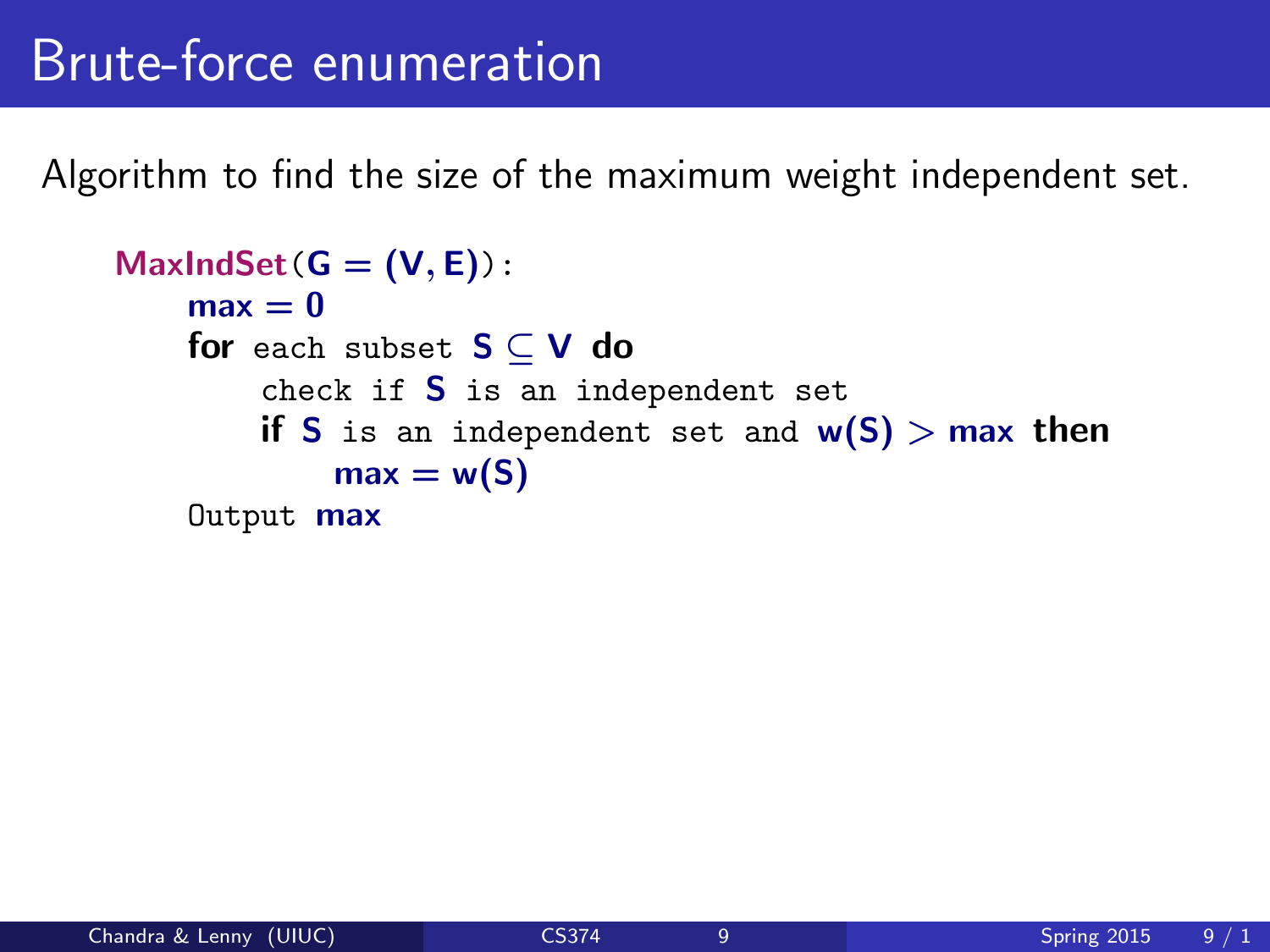Algorithm to find the size of the maximum weight independent set.

```
MaxIndSet(G = (V, E)):
    max = 0for each subset S \subset V do
        check if S is an independent set
        if S is an independent set and w(S) > max then
            max = w(S)Output max
```
Running time: suppose  $G$  has n vertices and  $m$  edges

- <sup>1</sup> 2<sup>n</sup> subsets of V
- **2** checking each subset **S** takes  $O(m)$  time
- **3** total time is  $O(m2^n)$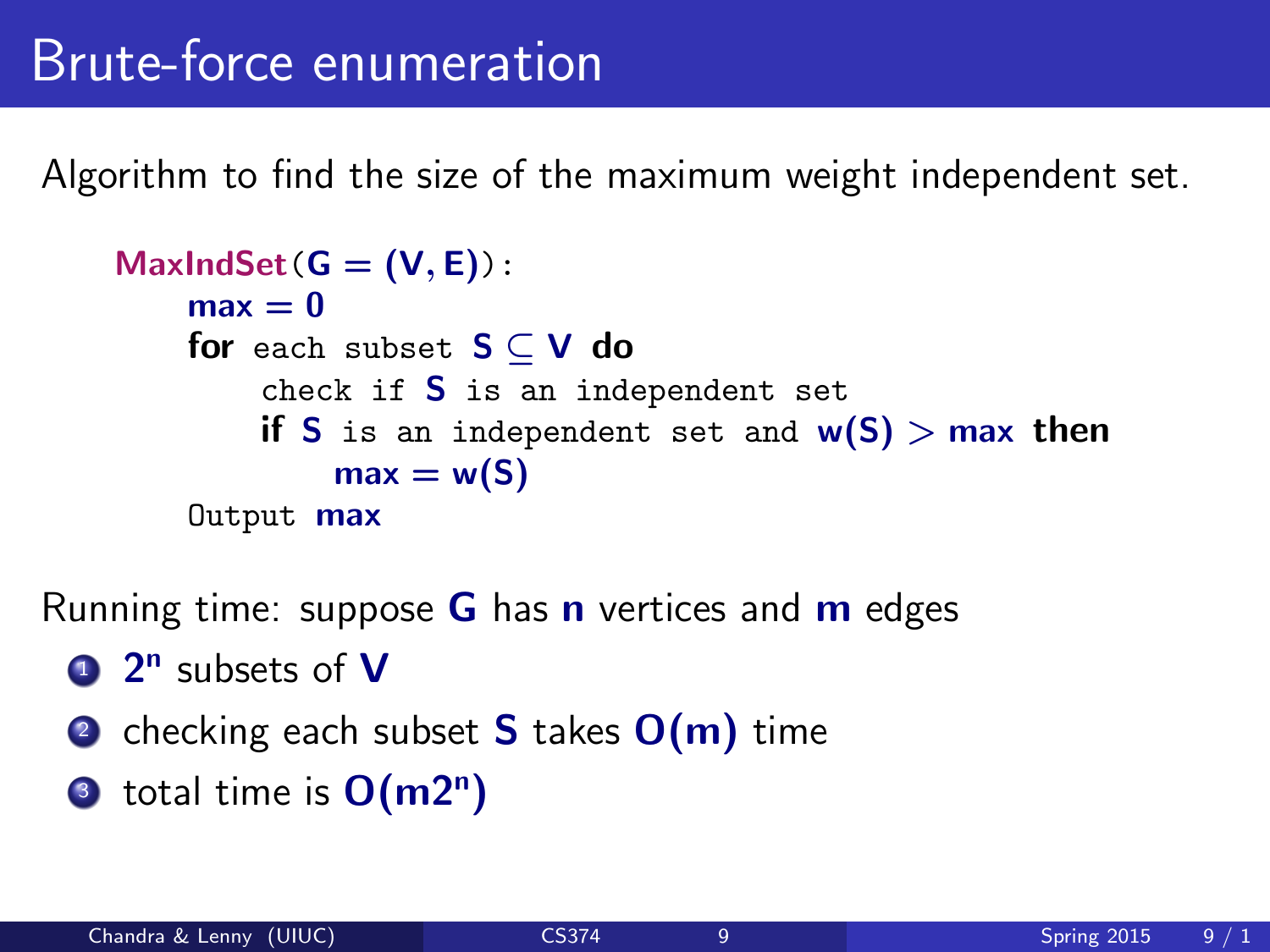### A Recursive Algorithm

Let  $V = \{v_1, v_2, \ldots, v_n\}$ . For a vertex  $\bf{u}$  let  $\bf{N}(\bf{u})$  be its neighbors.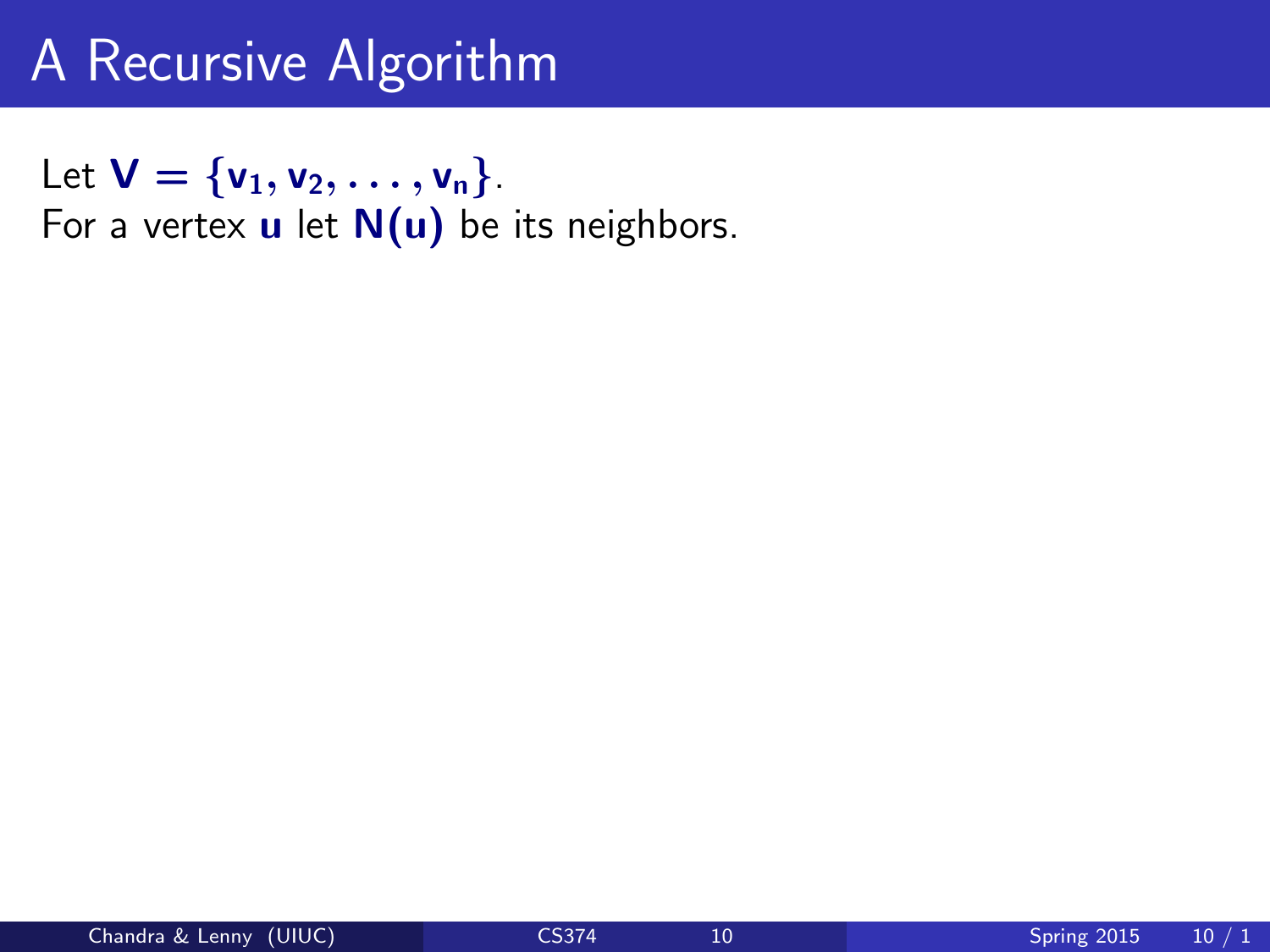### A Recursive Algorithm

Let  $V = \{v_1, v_2, \ldots, v_n\}$ . For a vertex  $\mathbf u$  let  $\mathbf N(\mathbf u)$  be its neighbors.

#### **Observation**

 $v_n$ : Vertex in the graph. One of the following two cases is true Case 1  $v_n$  is in some maximum independent set. Case 2  $v_n$  is in no maximum independent set.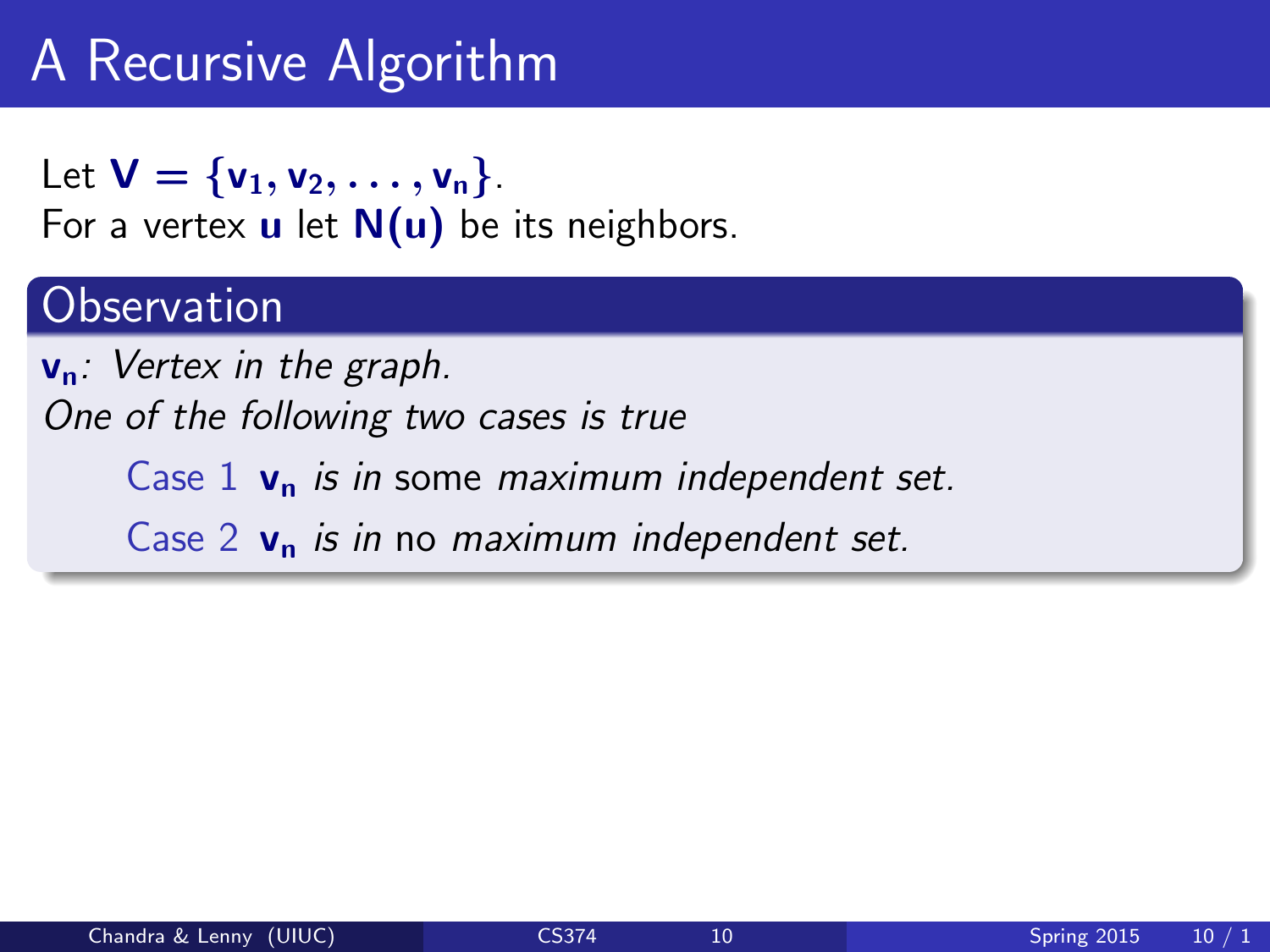### A Recursive Algorithm

Let  $V = \{v_1, v_2, \ldots, v_n\}$ . For a vertex  $\mathbf u$  let  $\mathbf N(\mathbf u)$  be its neighbors.

#### **Observation**

 $v_n$ : Vertex in the graph. One of the following two cases is true Case 1  $v_n$  is in some maximum independent set. Case 2  $v_n$  is in no maximum independent set.

```
RecursiveMIS(G):
    if G is empty then Output 0
    a = RecursivelyMS(G - v_n)b = w(v_n) + RecursiveMIS(G - v_n - N(v_n))
    Output max(a, b)
```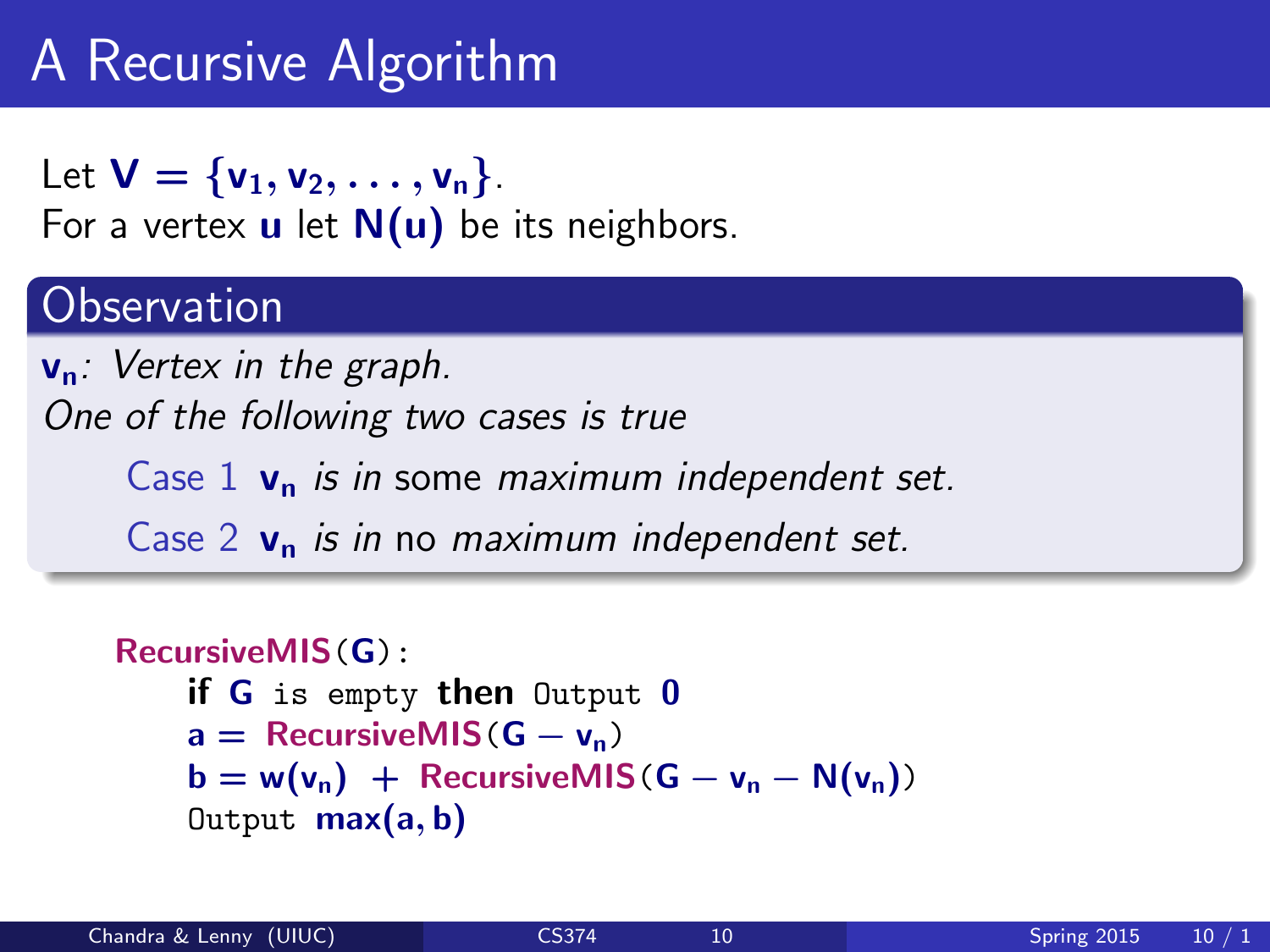### Recursive Algorithms ..for Maximum Independent Set

#### Running time:

$$
T(n) = T(n-1) + T(n-1-\deg(v_n)) + O(1+\deg(v_n))
$$

where  $deg(v_n)$  is the degree of  $v_n$ .  $T(0) = T(1) = 1$  is base case.

Worst case is when  $deg(v_n) = 0$  when the recurrence becomes

$$
\mathsf{T}(n)=2\mathsf{T}(n-1)+O(1)
$$

Solution to this is  $T(n) = O(2^n)$ .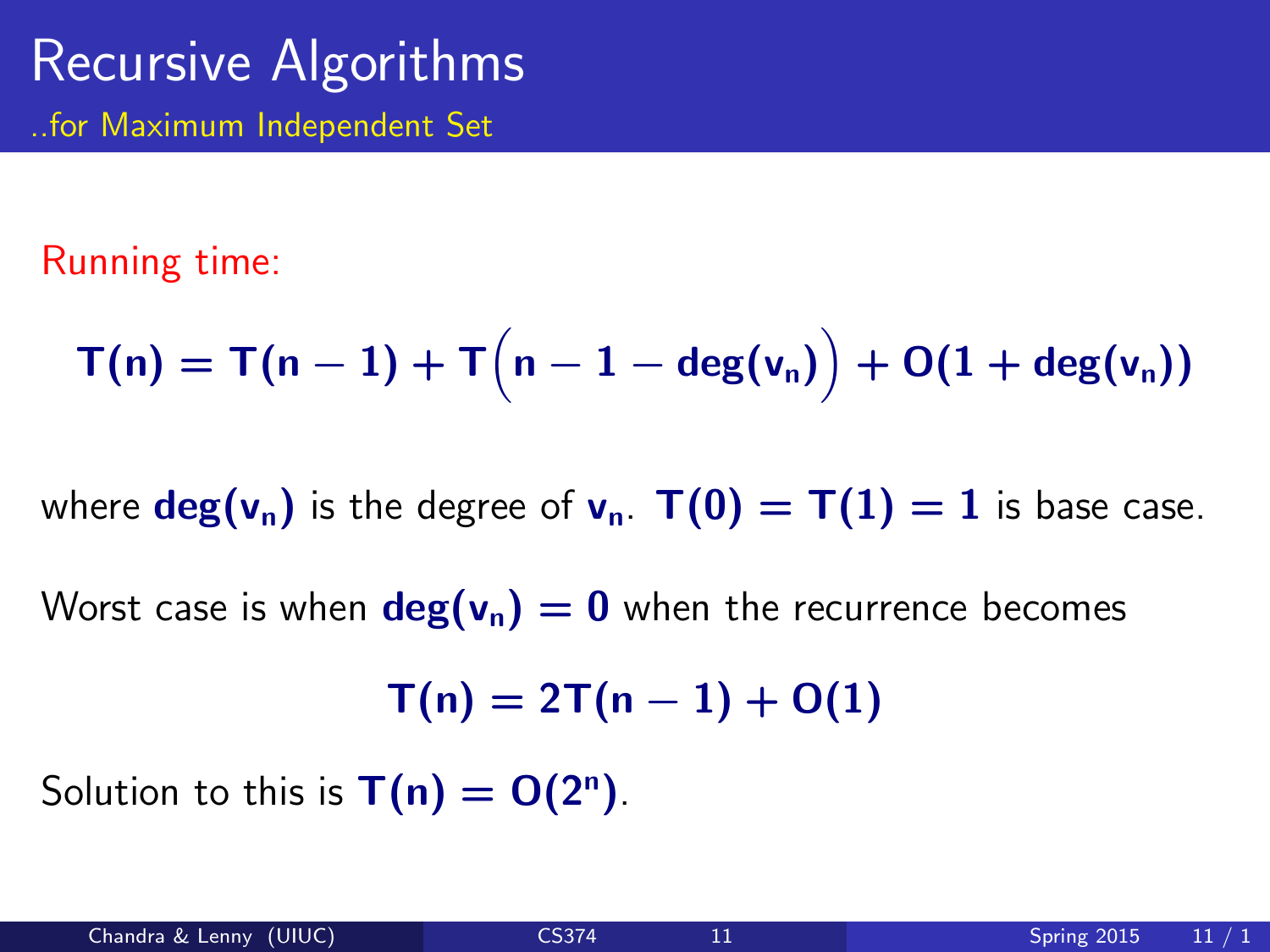### Backtrack Search via Recursion

- **1** Recursive algorithm generates a tree of computation where each node is a smaller problem (subproblem)
- <sup>2</sup> Simple recursive algorithm computes/explores the whole tree blindly in some order.
- **3** Backtrack search is a way to explore the tree intelligently to prune the search space
	- **1** Some subproblems may be so simple that we can stop the recursive algorithm and solve it directly by some other method
	- **2** Memoization to avoid recomputing same problem
	- **3** Stop the recursion at a subproblem if it is clear that there is no need to explore further.
	- **4** Leads to a number of heuristics that are widely used in practice although the worst case running time may still be exponential.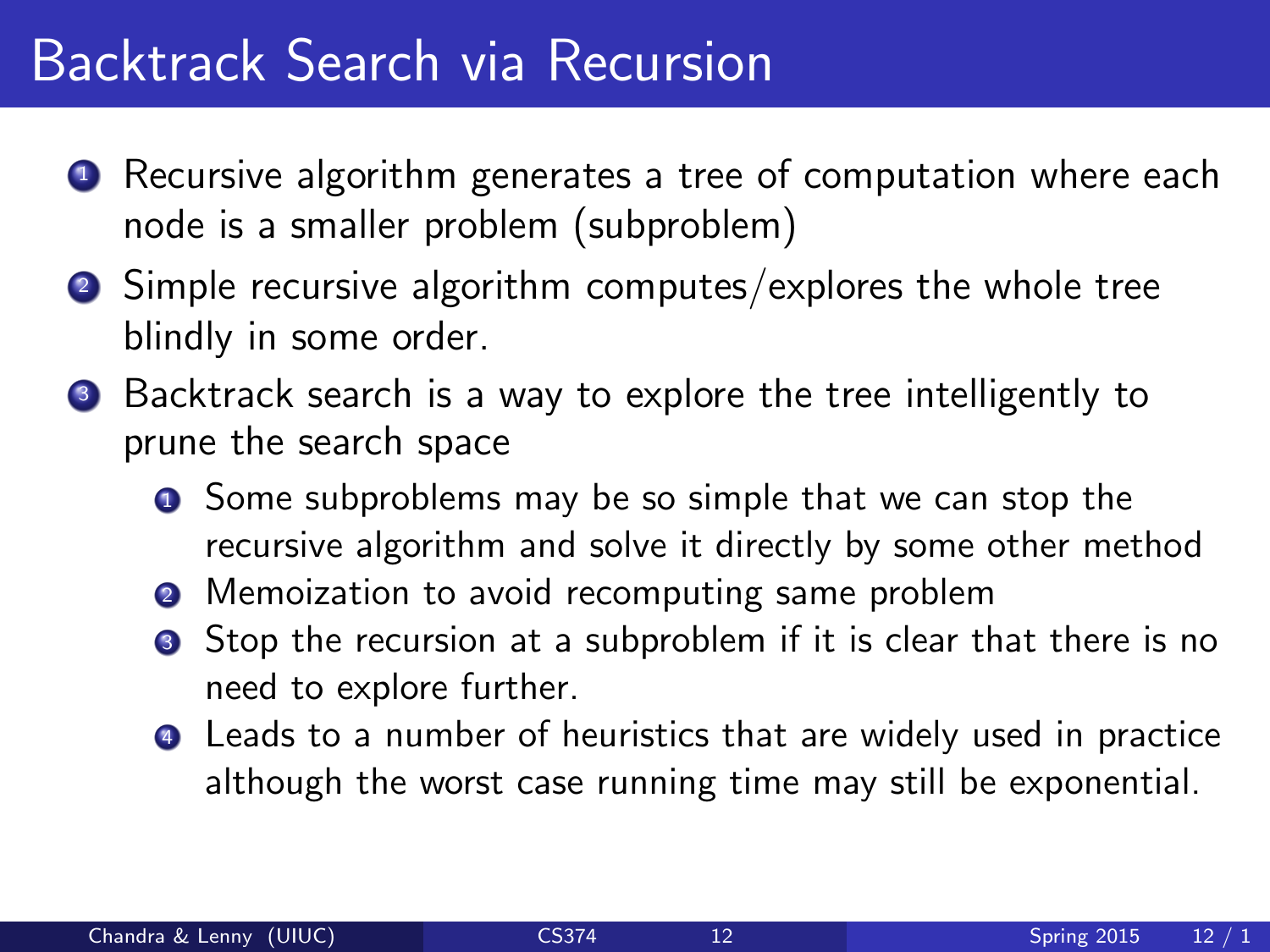

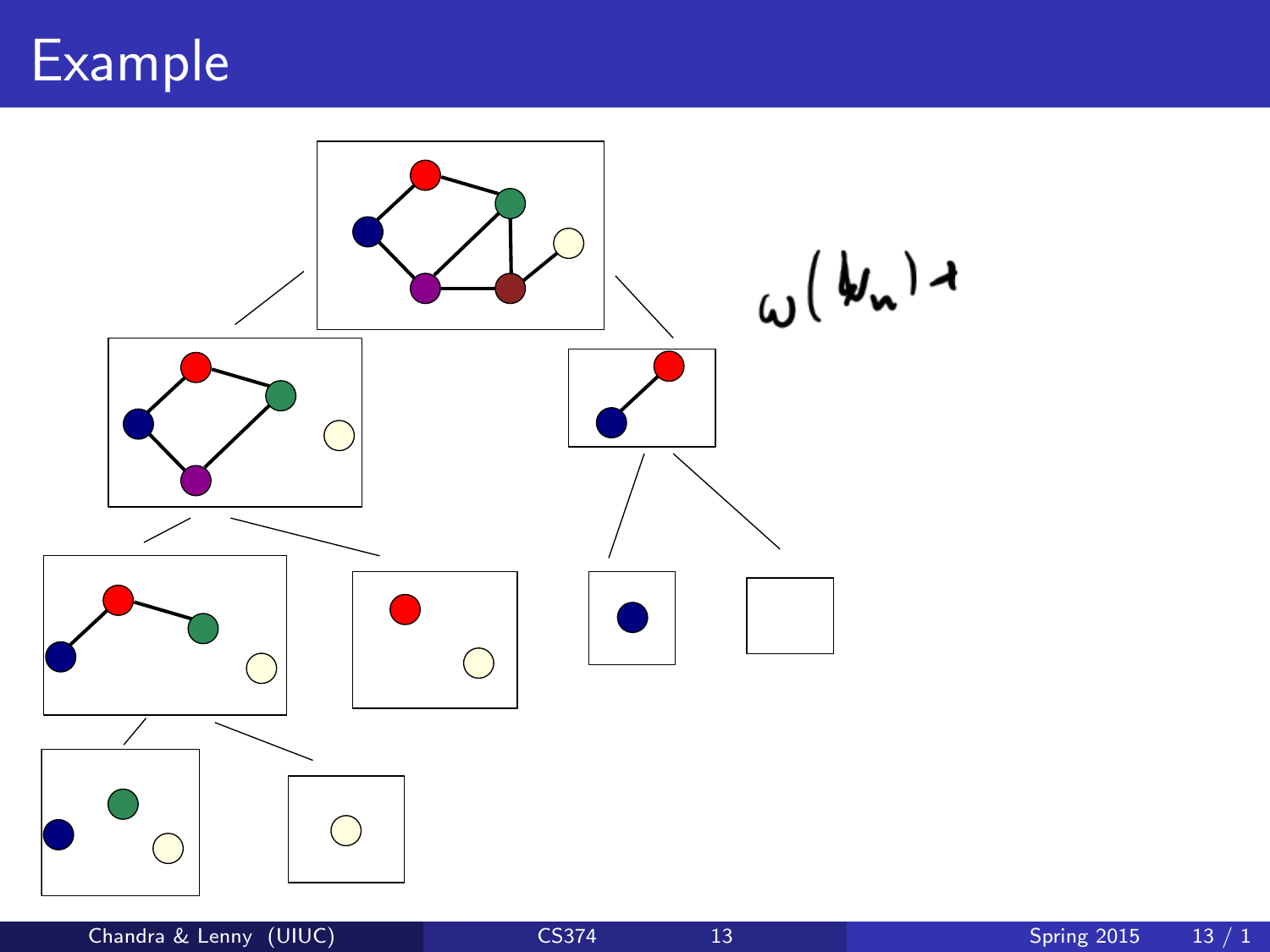### Propositional Formulas

#### **Definition**

Consider a set of boolean variables  $x_1, x_2, \ldots x_n$ .

- **D** A literal is either a boolean variable  $x_i$  or its negation  $\neg x_i$ .
- 2 A clause is a disjunction of literals. For example,  $x_1 \vee x_2 \vee \neg x_4$  is a clause.
- $\bullet$  A formula in conjunctive normal form  $(CNF)$  is propositional formula which is a conjunction of clauses

 $\bullet$   $(x_1 \vee x_2 \vee \neg x_4) \wedge (x_2 \vee \neg x_3) \wedge x_5$  is a CNF formula.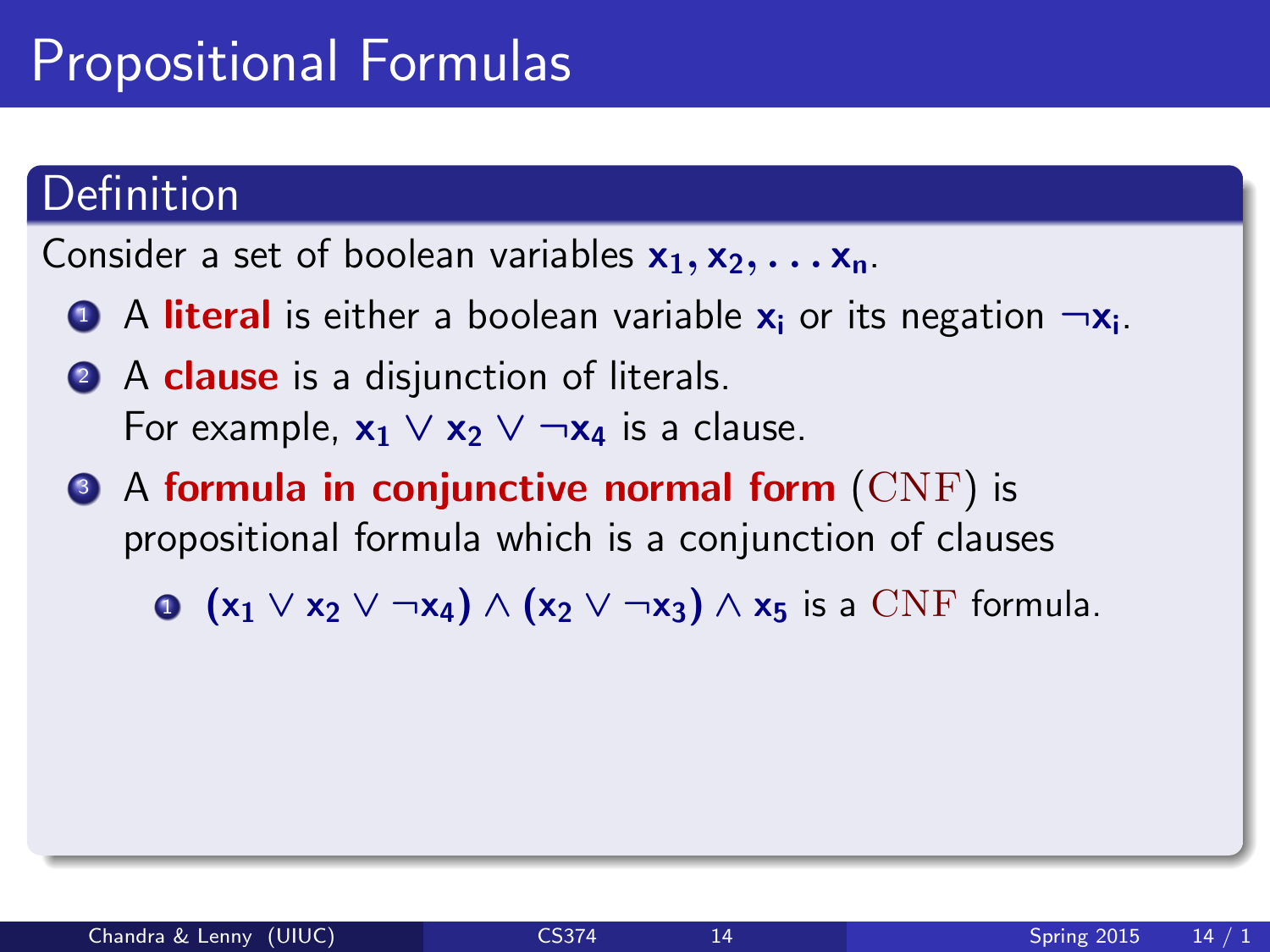### Propositional Formulas

#### Definition

Consider a set of boolean variables  $x_1, x_2, \ldots x_n$ .

- **D** A literal is either a boolean variable  $x_i$  or its negation  $\neg x_i$ .
- 2 A clause is a disjunction of literals. For example,  $x_1 \vee x_2 \vee \neg x_4$  is a clause.
- $\bullet$  A formula in conjunctive normal form  $(CNF)$  is propositional formula which is a conjunction of clauses

 $\bullet$   $(x_1 \vee x_2 \vee \neg x_4) \wedge (x_2 \vee \neg x_3) \wedge x_5$  is a CNF formula.

 $\bullet$  A formula  $\varphi$  is a 3CNF: A CNF formula such that every clause has **exactly** 3 literals.  $\bullet$  (x<sub>1</sub> ∨ x<sub>2</sub> ∨ ¬x<sub>4</sub>) ∧ (x<sub>2</sub> ∨ ¬x<sub>3</sub> ∨ x<sub>1</sub>) is a 3CNF formula, but  $(x_1 \vee x_2 \vee \neg x_4) \wedge (x_2 \vee \neg x_3) \wedge x_5$  is not.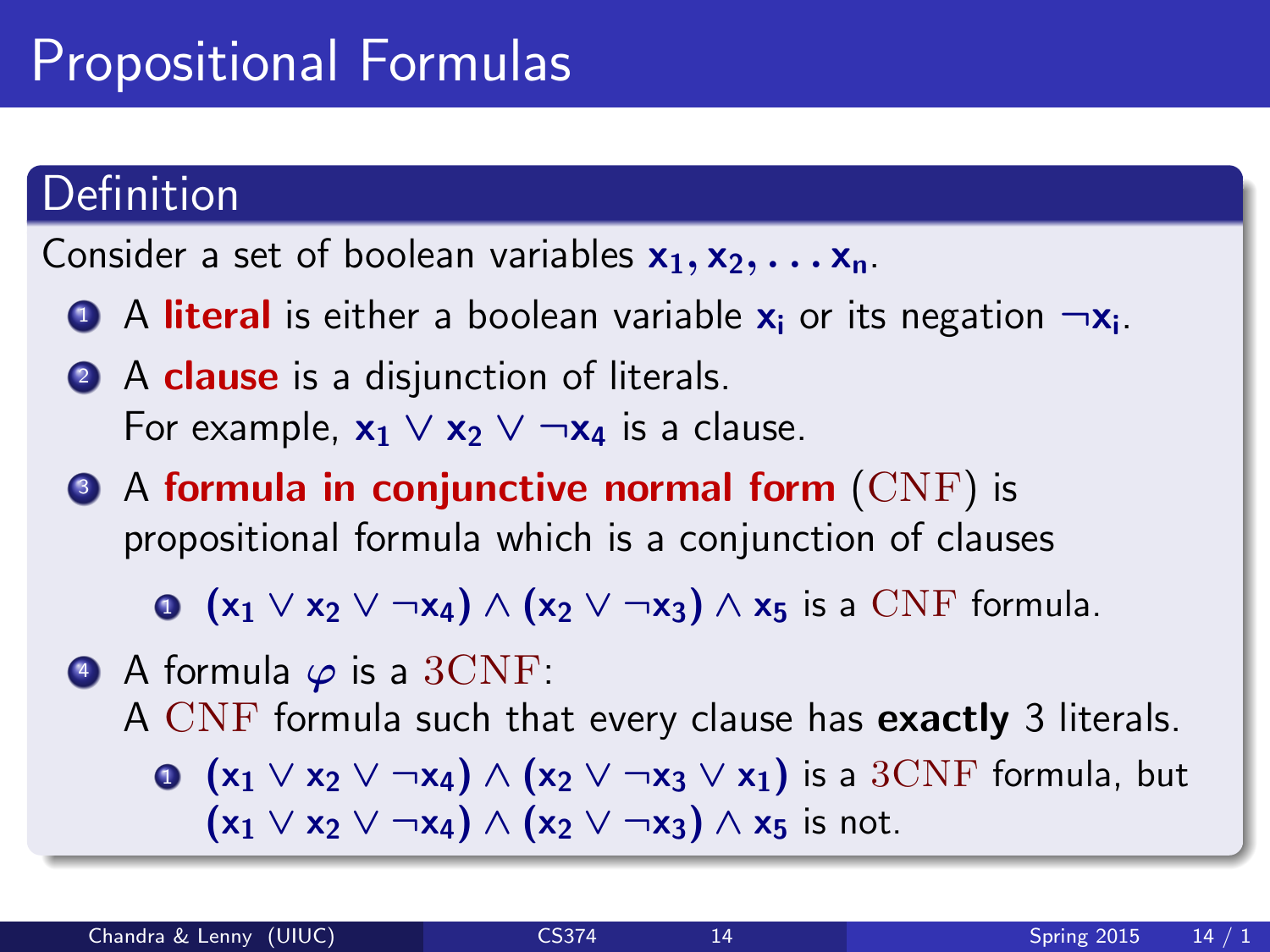#### Problem: SAT

**Instance:** A CNF formula  $\varphi$ . Question: Is there a truth assignment to the variable of  $\varphi$  such that  $\varphi$  evaluates to true?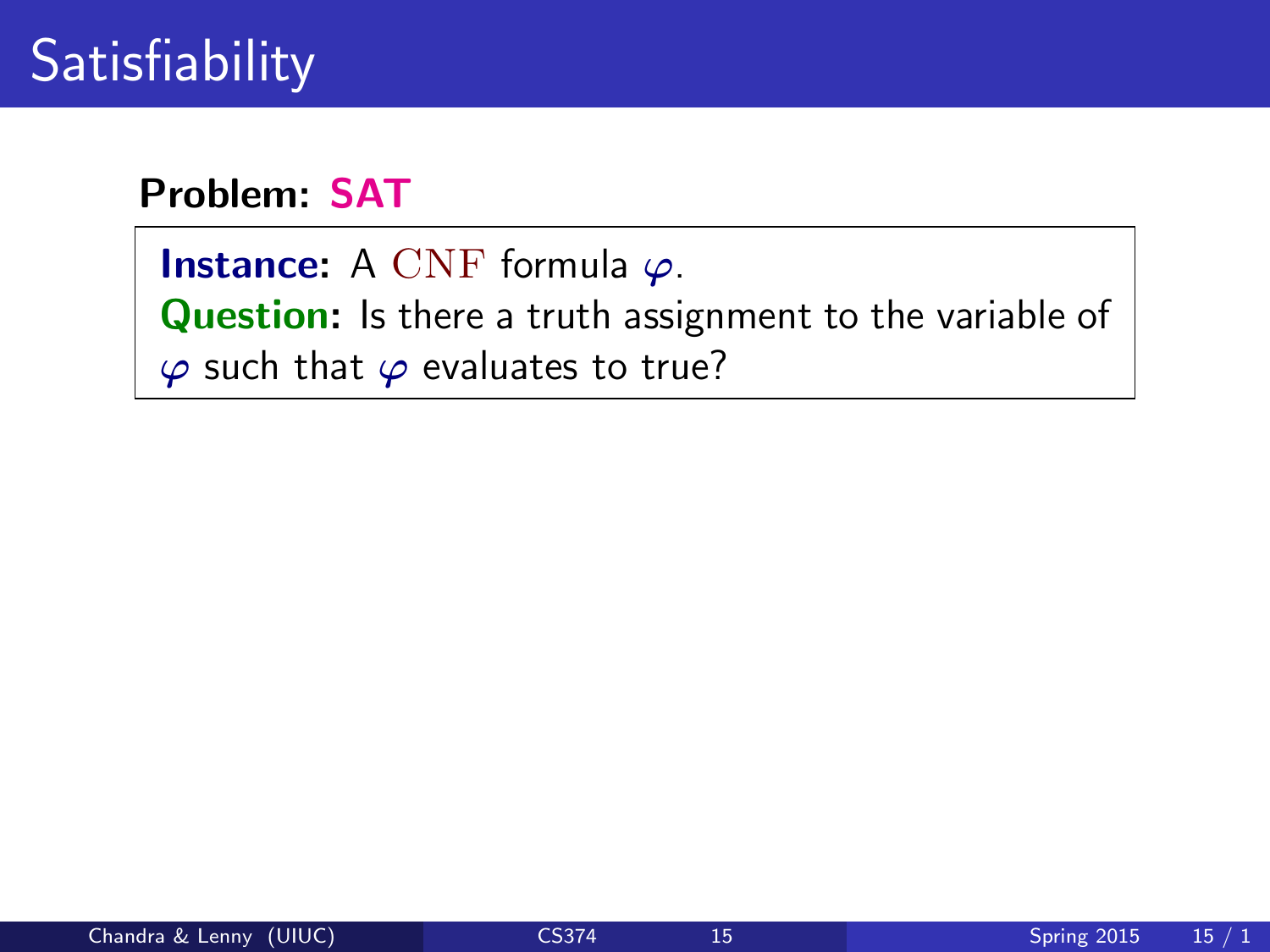### **Satisfiability**

### **SAT**

Given a CNF formula  $\varphi$ , is there a truth assignment to variables such that  $\varphi$  evaluates to true?

#### Example

 $\bigcirc$  (x<sub>1</sub> ∨ x<sub>2</sub> ∨ ¬x<sub>4</sub>) ∧ (x<sub>2</sub> ∨ ¬x<sub>3</sub>) ∧ x<sub>5</sub> is satisfiable; take

 $x_1, x_2, \ldots x_5$  to be all true

**2**  $(x_1 \vee \neg x_2) \wedge (\neg x_1 \vee x_2) \wedge (\neg x_1 \vee \neg x_2) \wedge (x_1 \vee x_2)$  is not satisfiable.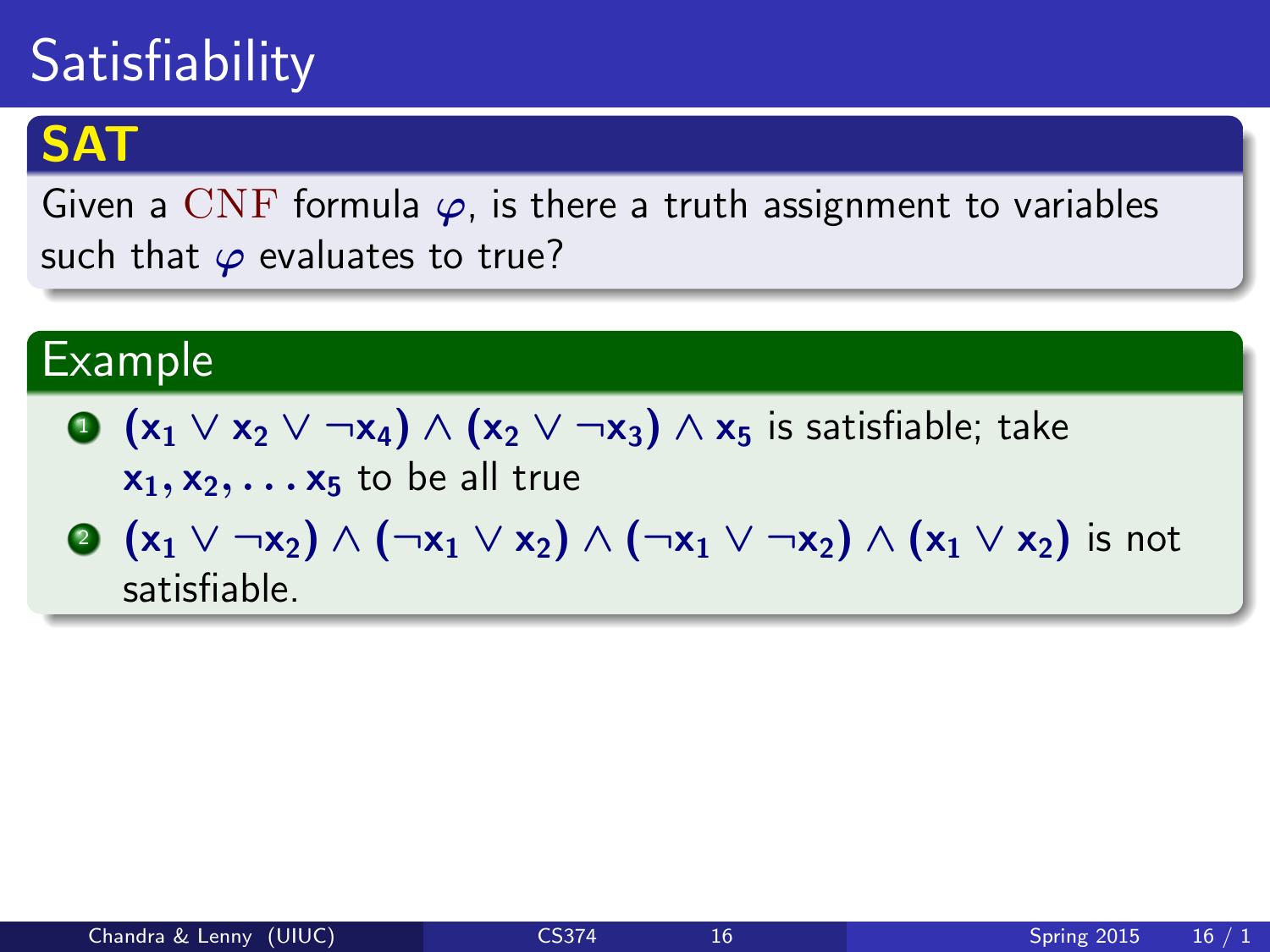#### Backtrack Search for SAT 286 Algorithms



Figure : Backtrack search. Formula is not satisfiable.

otakon from l Figure taken from Dasgupta etal book.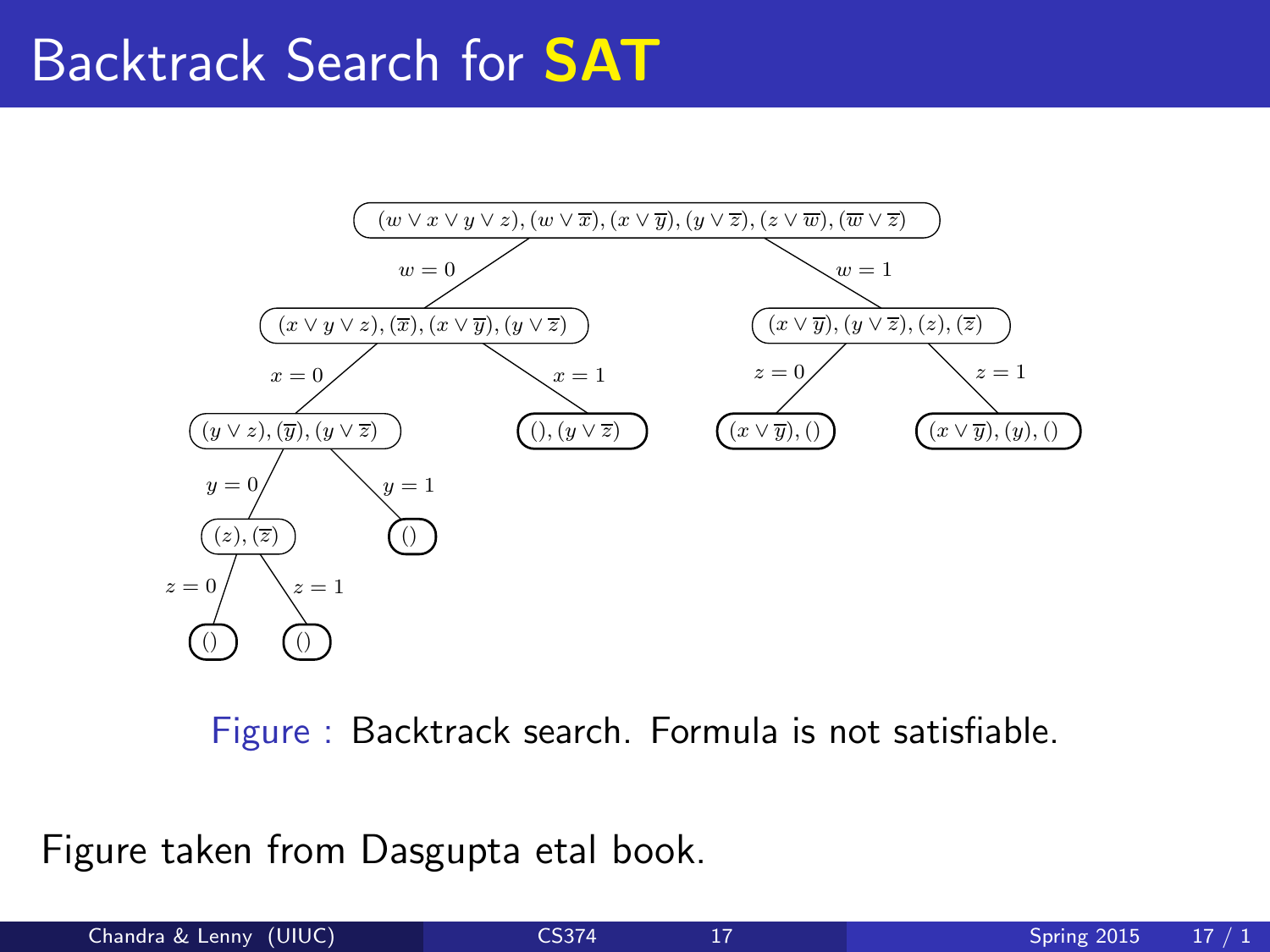# <span id="page-21-0"></span>Part II

## [Introduction to Dynamic Programming](#page-21-0)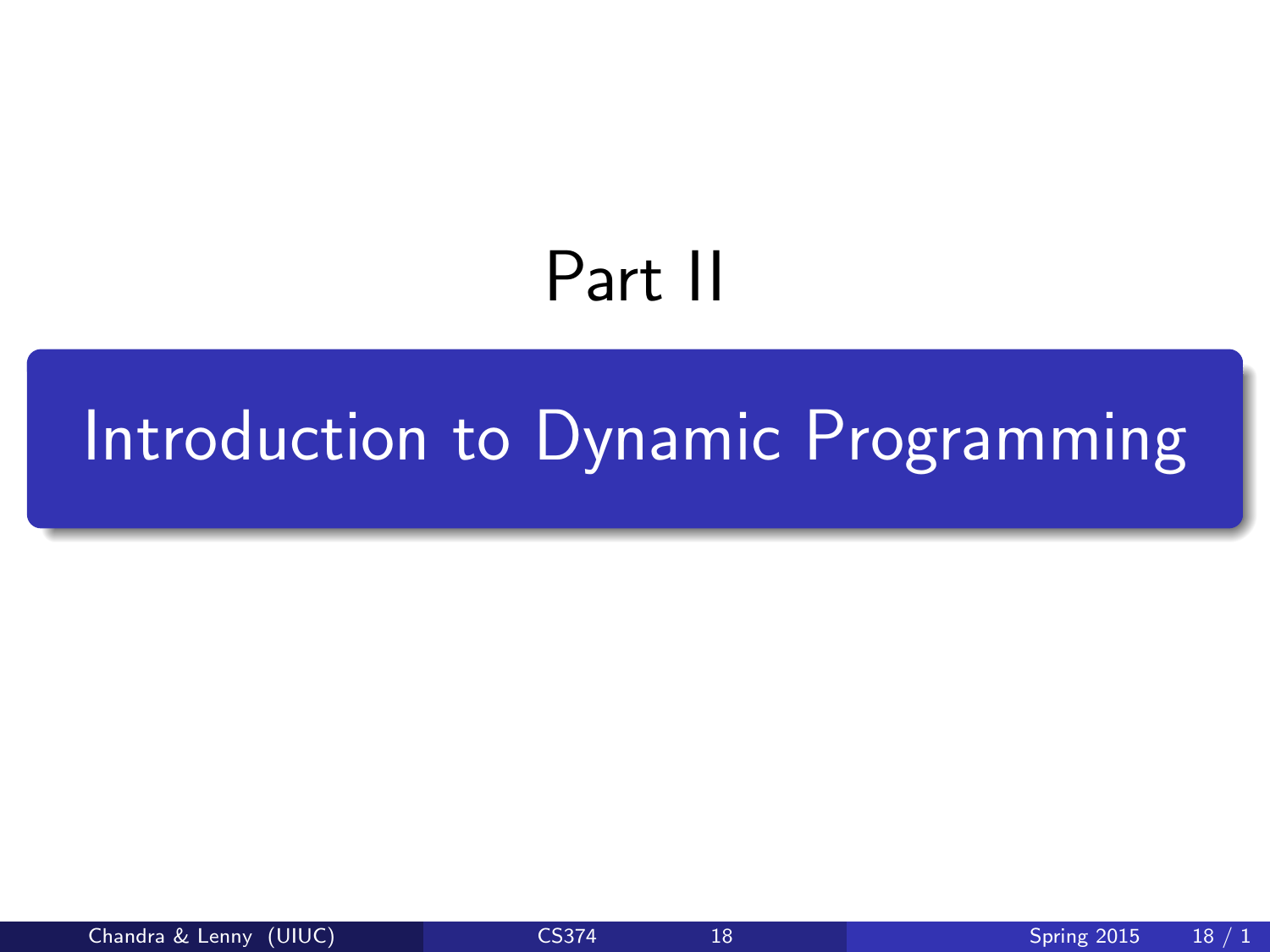Fibonacci numbers defined by recurrence:

 $F(n) = F(n-1) + F(n-2)$  and  $F(0) = 0, F(1) = 1$ .

These numbers have many interesting and amazing properties. A journal The Fibonacci Quarterly!

- **D**  $F(n) = (\phi^n (1 \phi)^n)$ √  ${\bf 5}$  where  $\phi$  is the golden ratio  $\frac{1}{(1+\sqrt{5})/2} \simeq 1.618.$
- **2**  $\lim_{n\to\infty} F(n+1)/F(n) = \phi$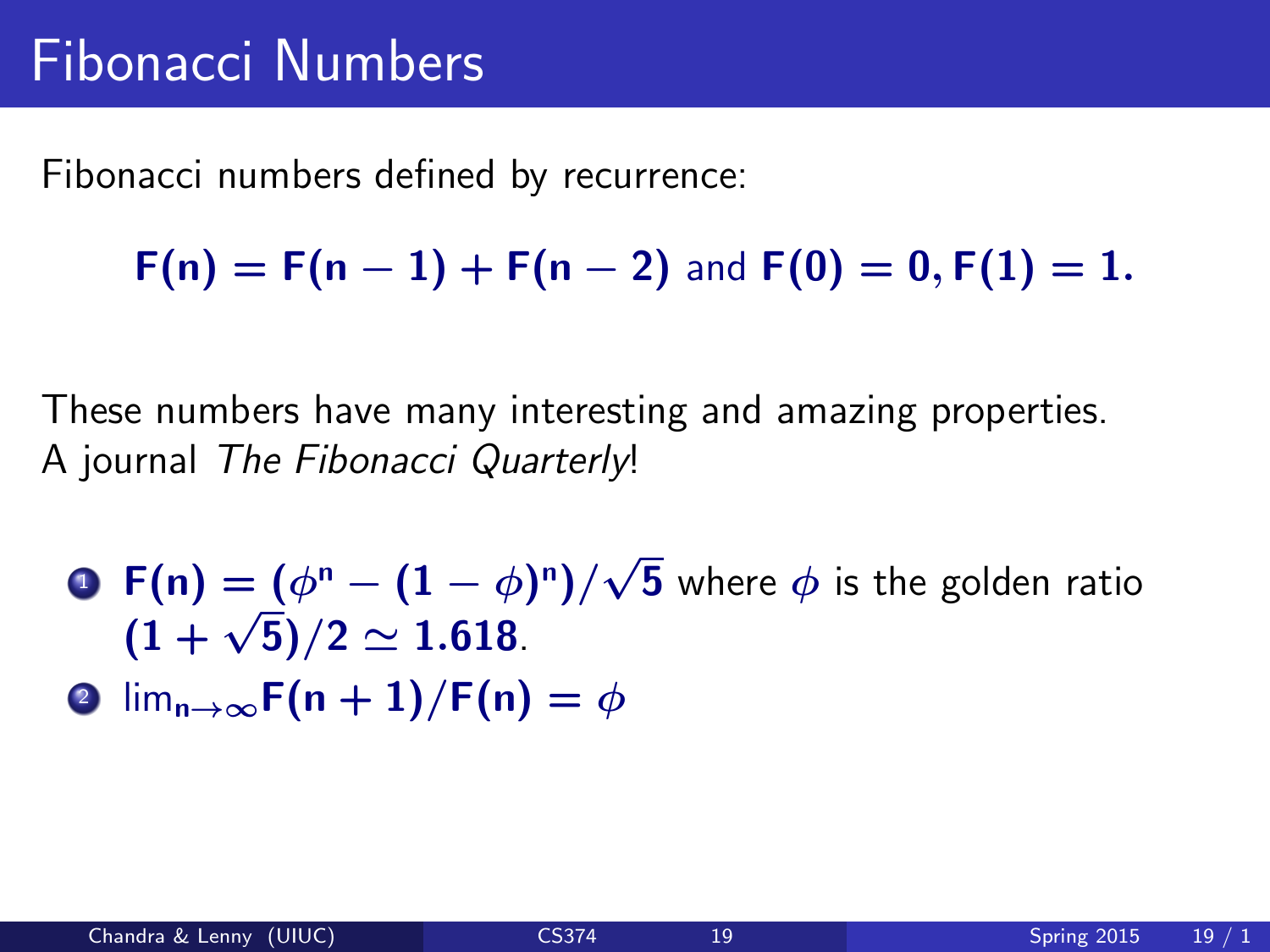### How many bits?

Consider the nth Fibonacci number  $F(n)$ . Writing the number  $F(n)$ in base 2 requires

- $(A)$   $\Theta(n^2)$  bits.
- $(B)$   $\Theta(n)$  bits.
- (C) Θ(log n) bits.
- (D) Θ(log log n) bits.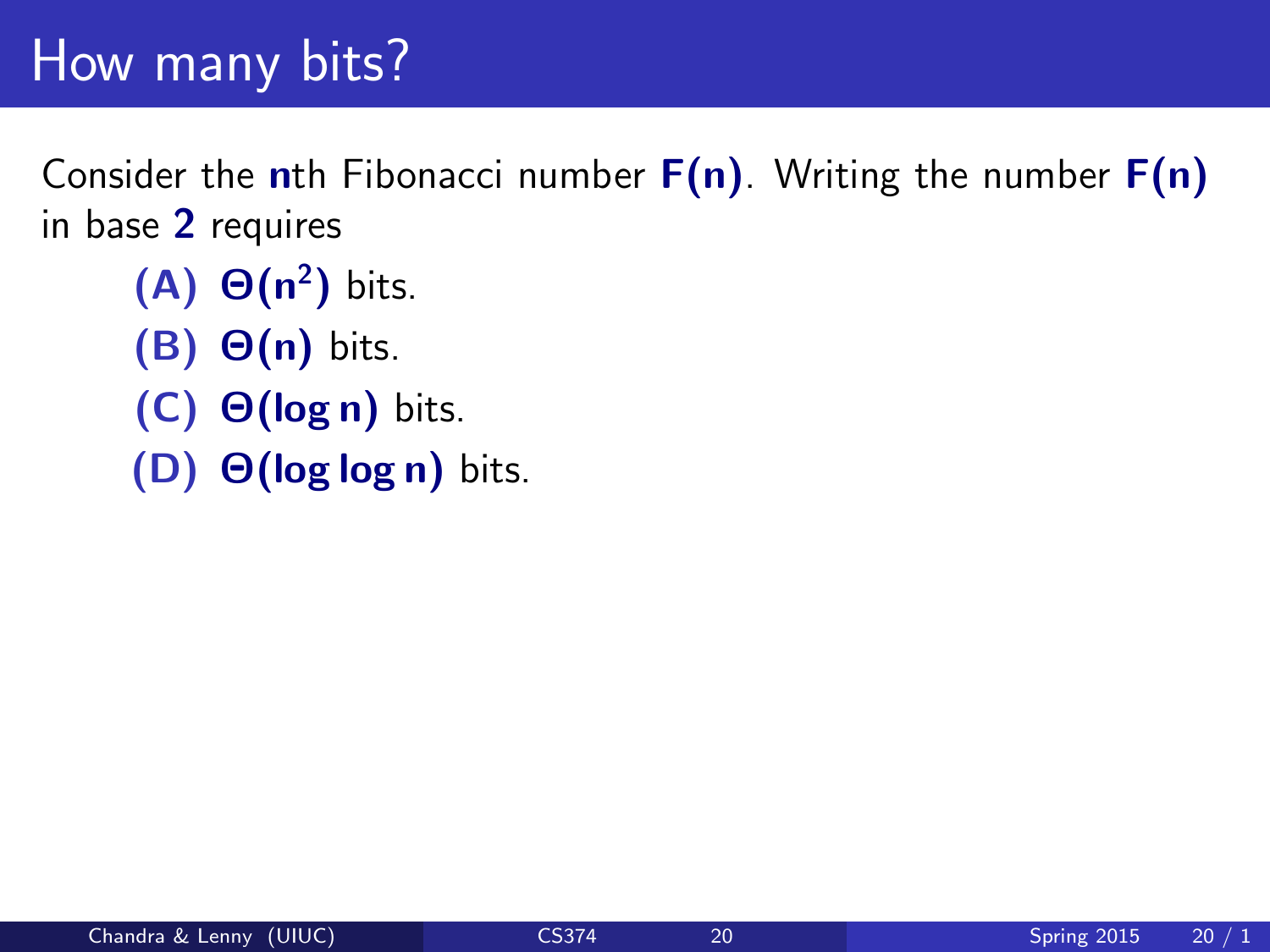```
Question: Given n, compute F(n).
```

```
Fib(n):
       if (n=0)return 0
       else if (n = 1)return 1
       else
            return Fib(n-1) + Fib(n-2)
```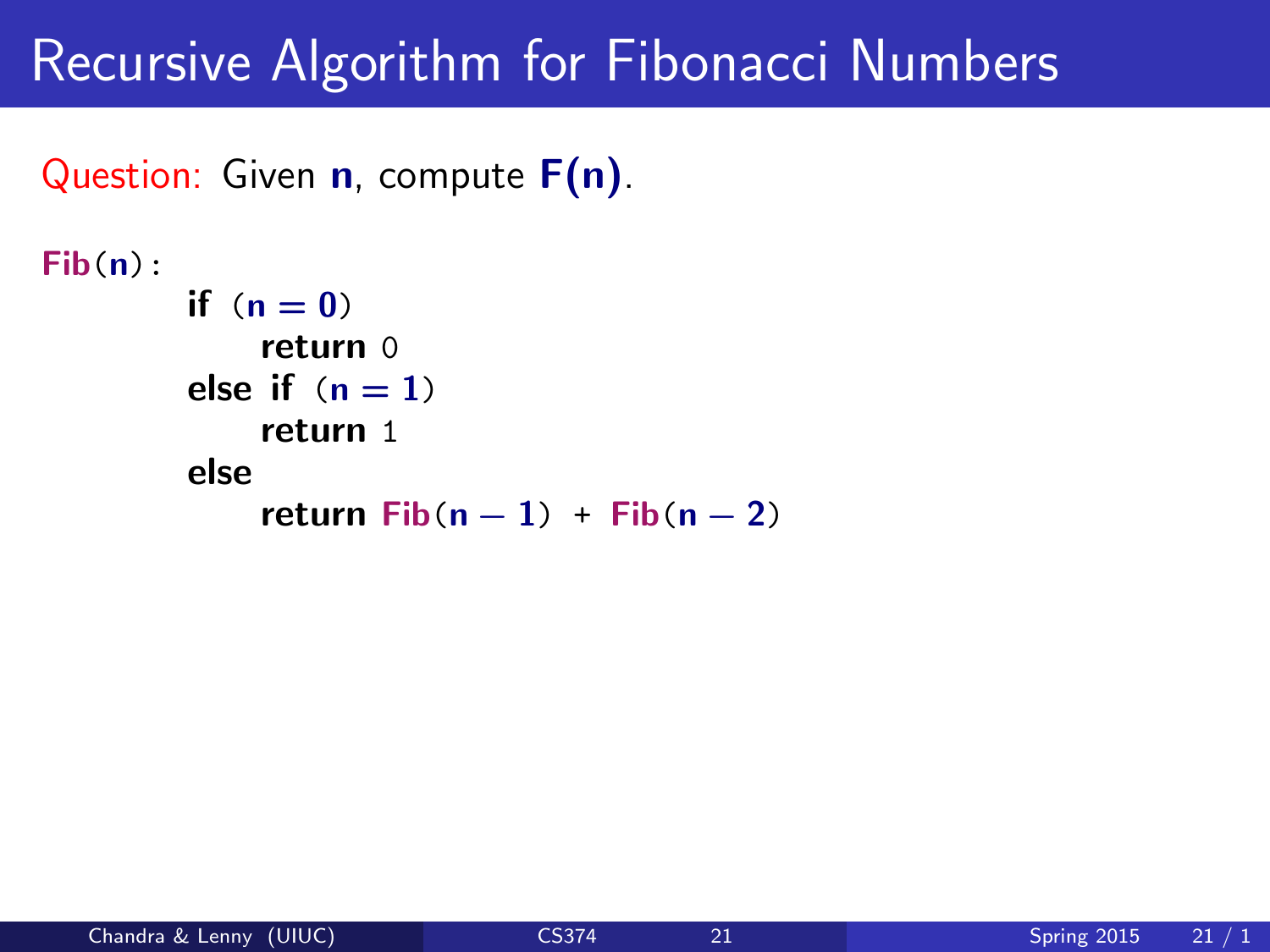```
Question: Given n, compute F(n).
```

```
Fib(n):
       if (n=0)return 0
        else if (n = 1)return 1
       else
            return Fib(n-1) + Fib(n-2)
```
Running time? Let  $T(n)$  be the number of additions in Fib(n).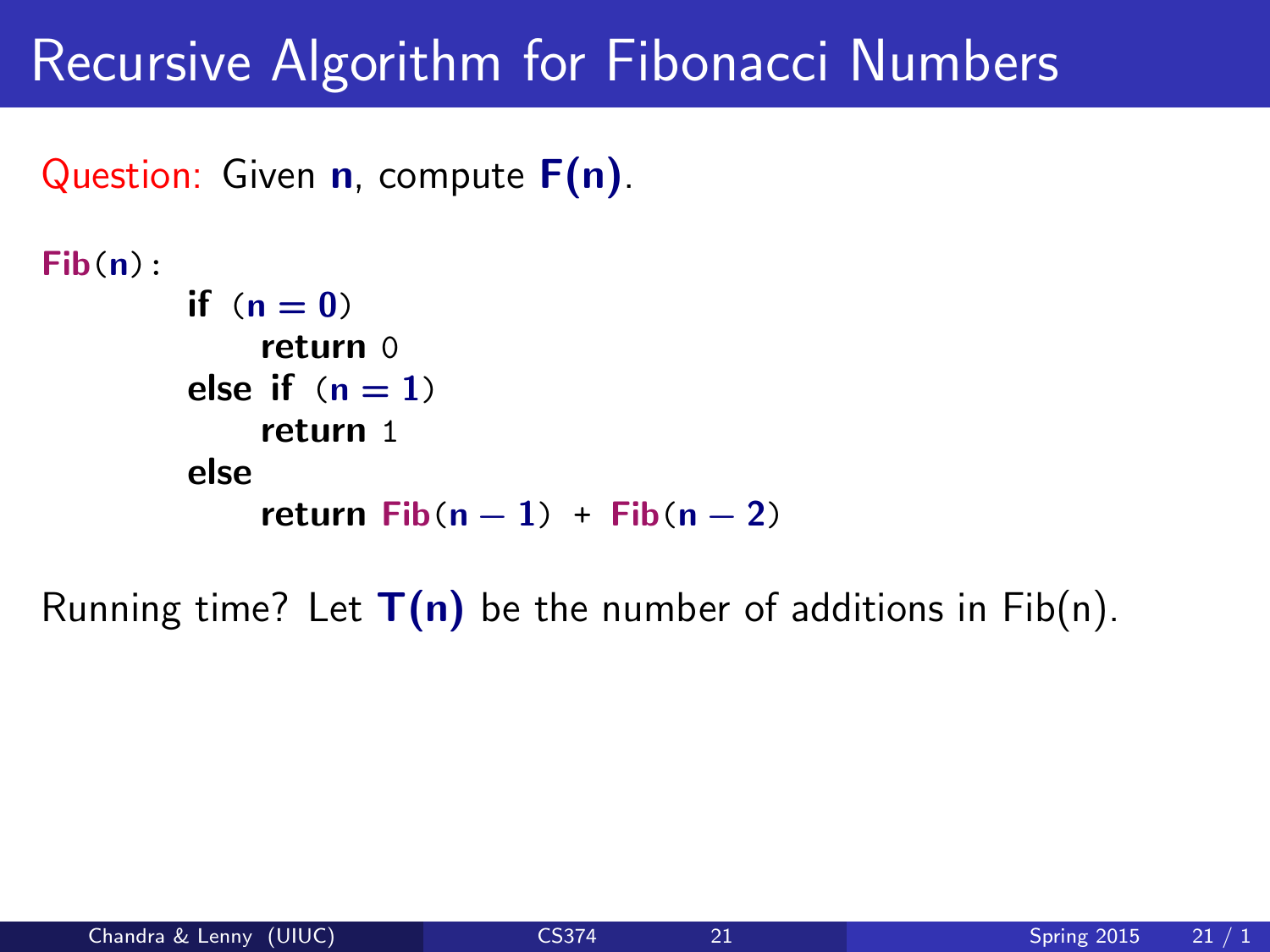Question: Given  $n$ , compute  $F(n)$ .

```
Fib(n):
        if (n=0)return 0
        else if (n = 1)return 1
        else
            return Fib(n-1) + Fib(n-2)
```
Running time? Let  $T(n)$  be the number of additions in Fib(n).

 $T(n) = T(n-1) + T(n-2) + 1$  and  $T(0) = T(1) = 0$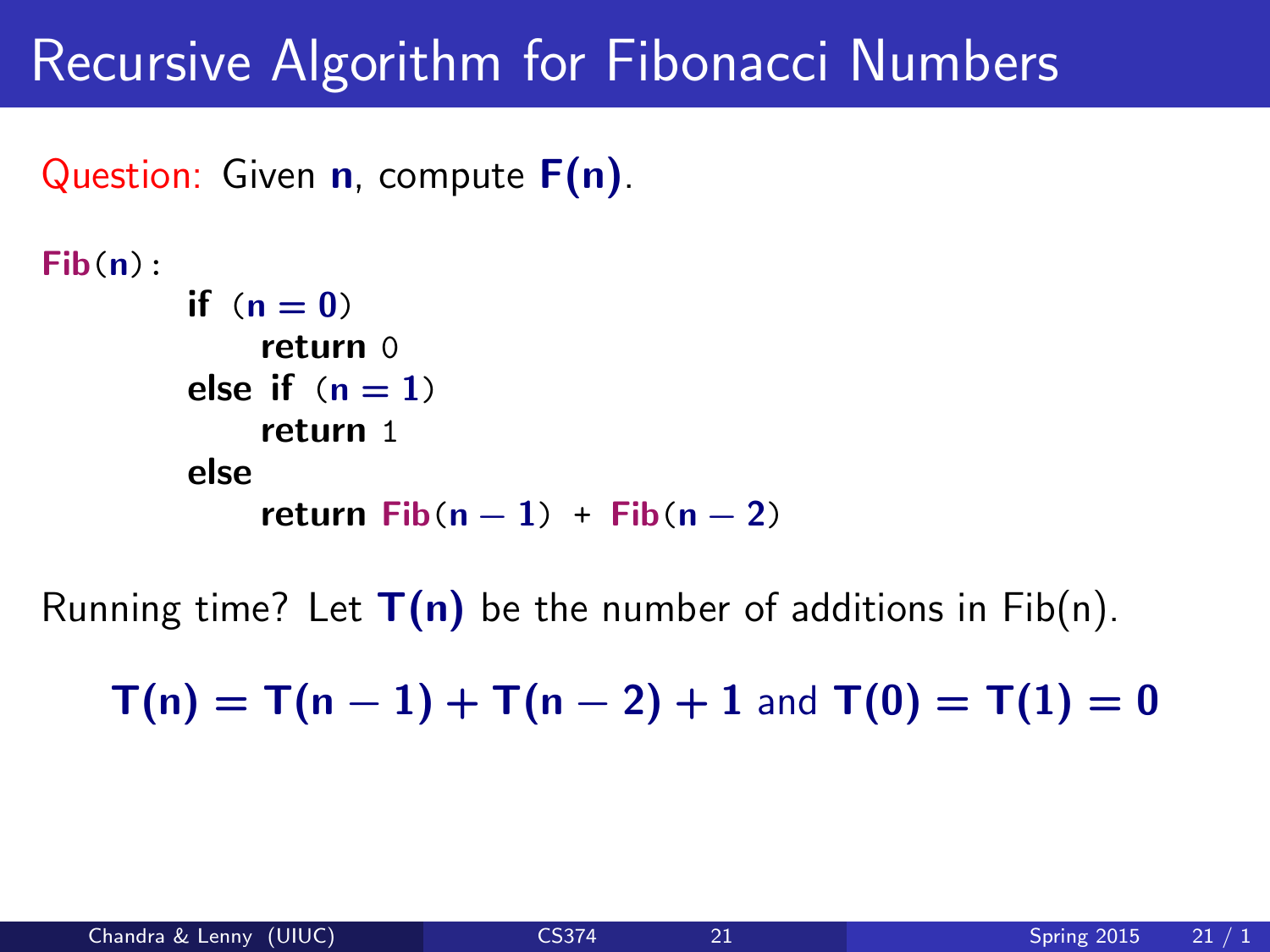```
Question: Given n, compute F(n).
Fib(n):
        if (n=0)return 0
        else if (n = 1)return 1
        else
            return Fib(n-1) + Fib(n-2)Running time? Let T(n) be the number of additions in Fib(n).
```
 $T(n) = T(n-1) + T(n-2) + 1$  and  $T(0) = T(1) = 0$ 

Roughly same as  $F(n)$ 

 $\mathsf{T}(\mathsf{n}) = \Theta(\phi^{\mathsf{n}})$ 

The number of additions is exponential in **n**. Can we do better?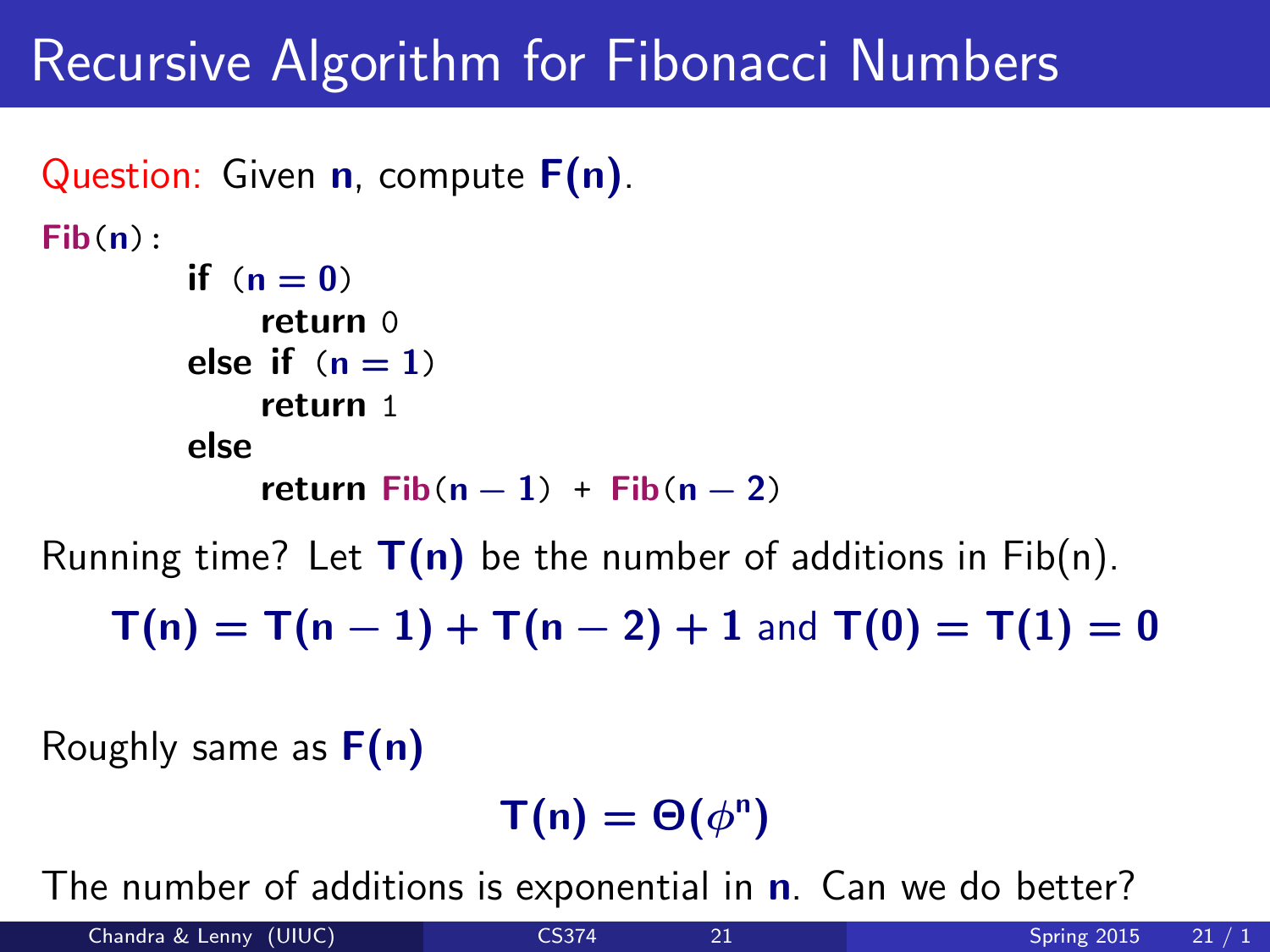### Running time of binom?

binom(t, b) // computes  $\begin{pmatrix} t \\ b \end{pmatrix}$ // Using the identity:  $\begin{pmatrix} t \\ b \end{pmatrix} = \begin{pmatrix} t-1 \\ b-1 \end{pmatrix} + \begin{pmatrix} t-1 \\ b \end{pmatrix}$ if  $t = 0$  then return 0 if  $b = t$  or  $b = 0$  then return 1 return binom $(t - 1, b - 1)$  + binom $(t - 1, b)$ .

Assuming each arithmetic operation takes  $O(1)$  time, the running time of **binom**( $n$ ,  $\lfloor n/2 \rfloor$ ) is

 $(A)$   $\Theta(1)$ . (B) Θ(n).  $(C)$   $\Theta(n \log n)$ .  $(D)$   $\Theta(n^2)$ . (E)  $\Theta\left(\binom{n}{\lfloor n/2 \rfloor}\right)$ .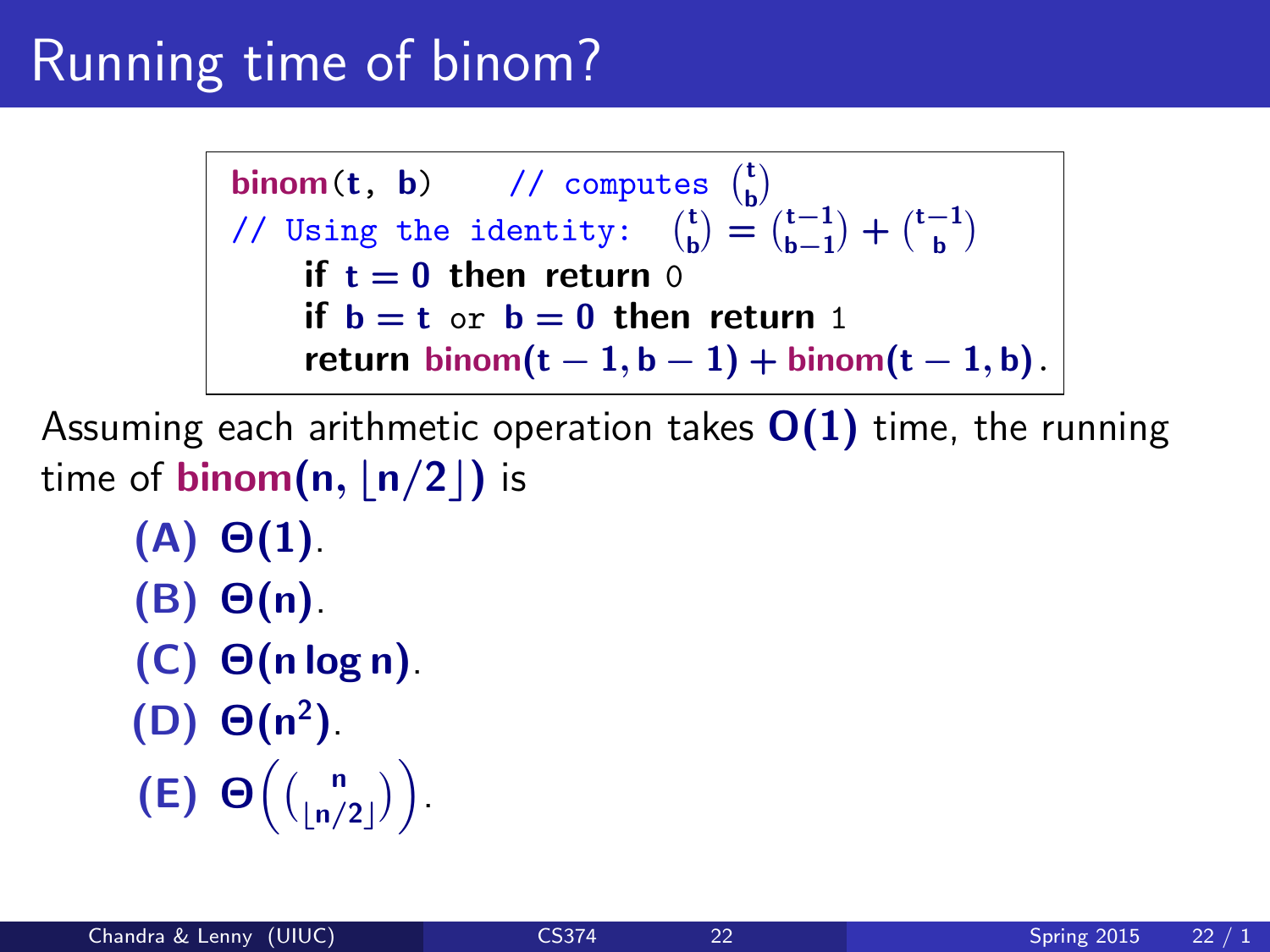### An iterative algorithm for Fibonacci numbers

```
FibIter(n):
         if (n = 0) then
             return 0
         if (n = 1) then
             return 1
         F[0] = 0F[1] = 1for i = 2 to n do
             F[i] \Leftarrow F[i-1] + F[i-2]return F[n]
```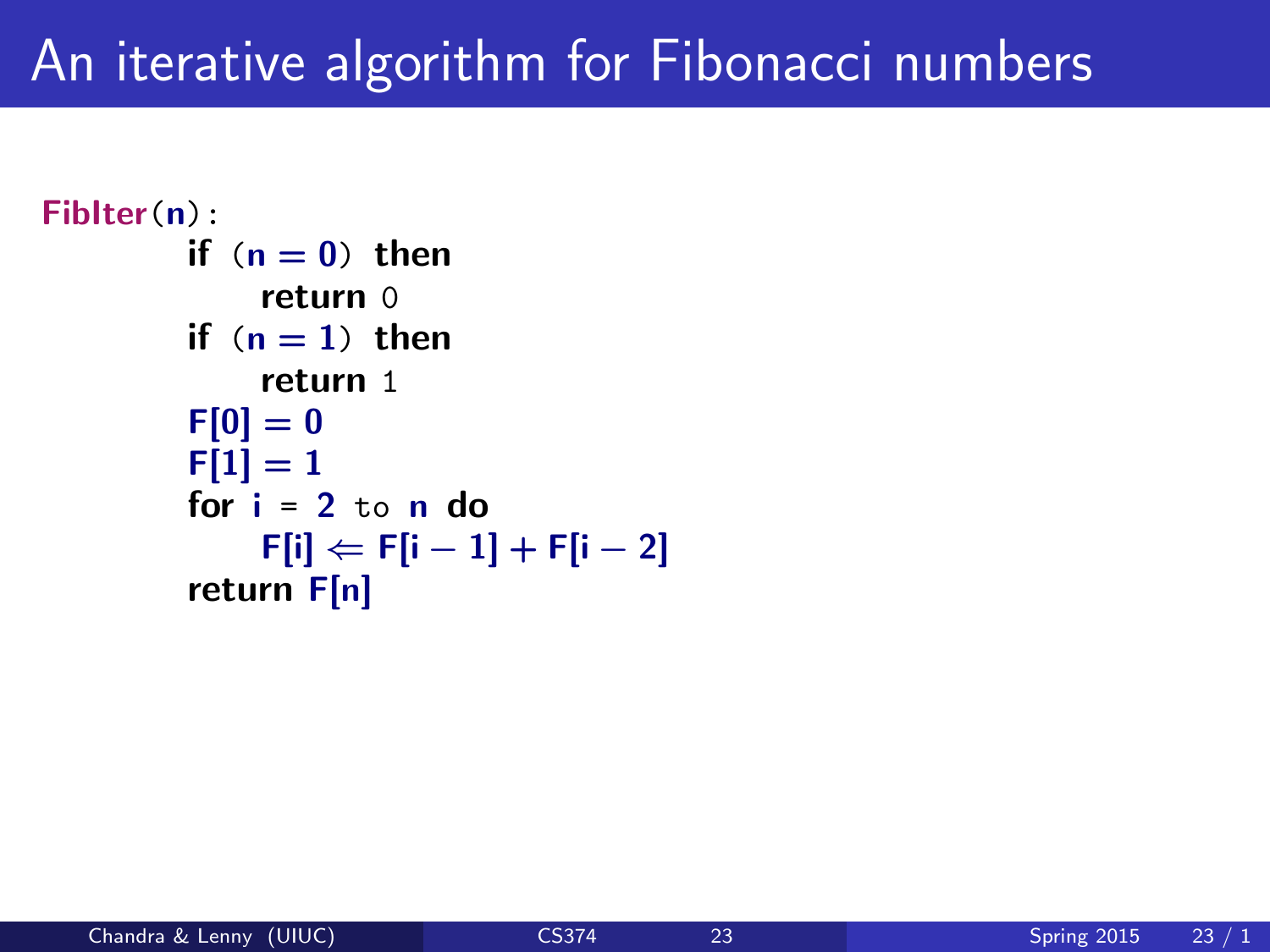### An iterative algorithm for Fibonacci numbers

```
FibIter(n):
         if (n = 0) then
             return 0
         if (n = 1) then
             return 1
         F[0] = 0F[1] = 1for i = 2 to n do
             F[i] \Leftarrow F[i-1] + F[i-2]return F[n]
```
What is the running time of the algorithm?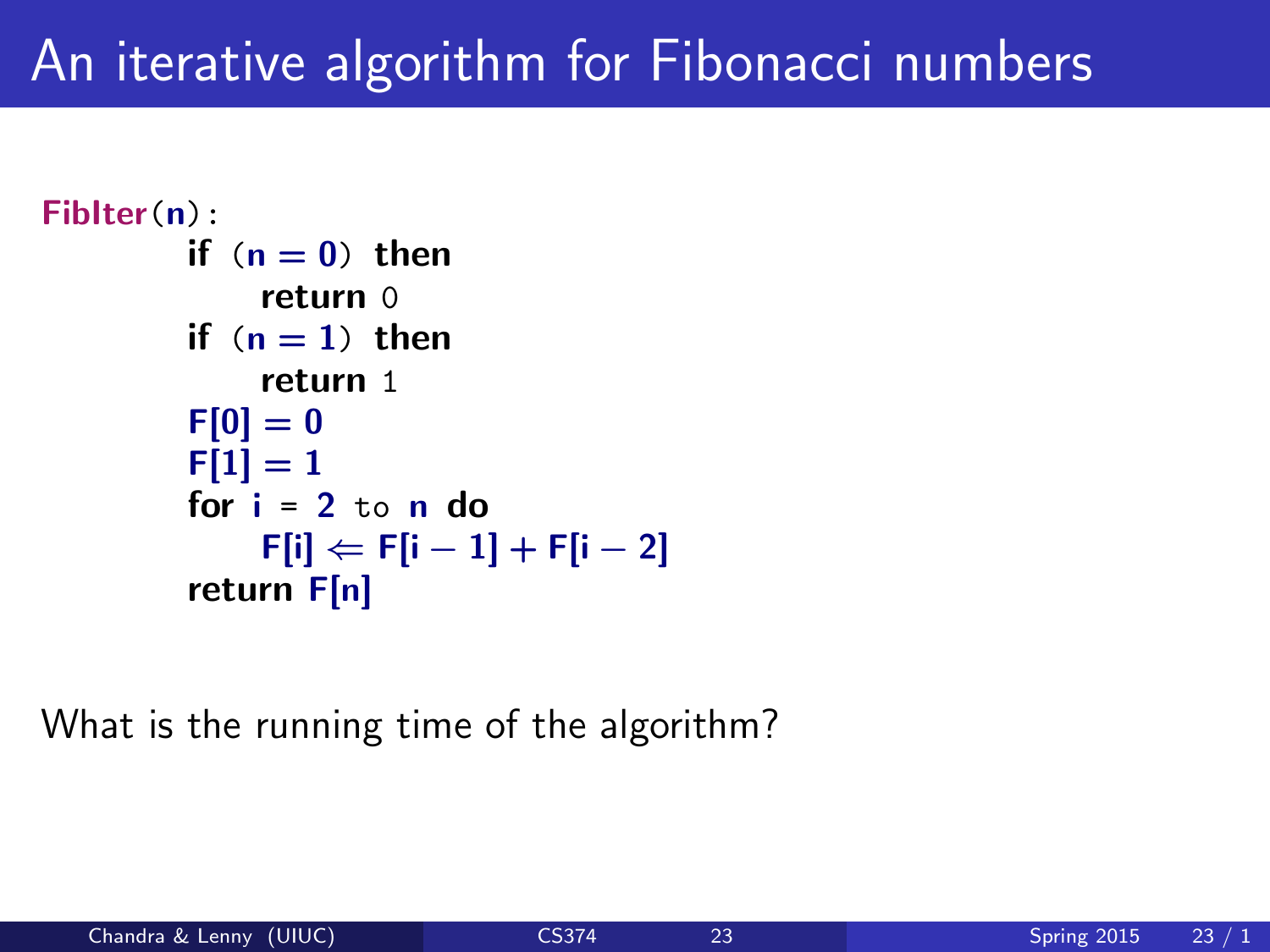### An iterative algorithm for Fibonacci numbers

```
FibIter(n):
         if (n = 0) then
             return 0
         if (n = 1) then
             return 1
         F[0] = 0F[1] = 1for i = 2 to n do
             F[i] \Leftarrow F[i-1] + F[i-2]return F[n]
```
What is the running time of the algorithm?  $O(n)$  additions.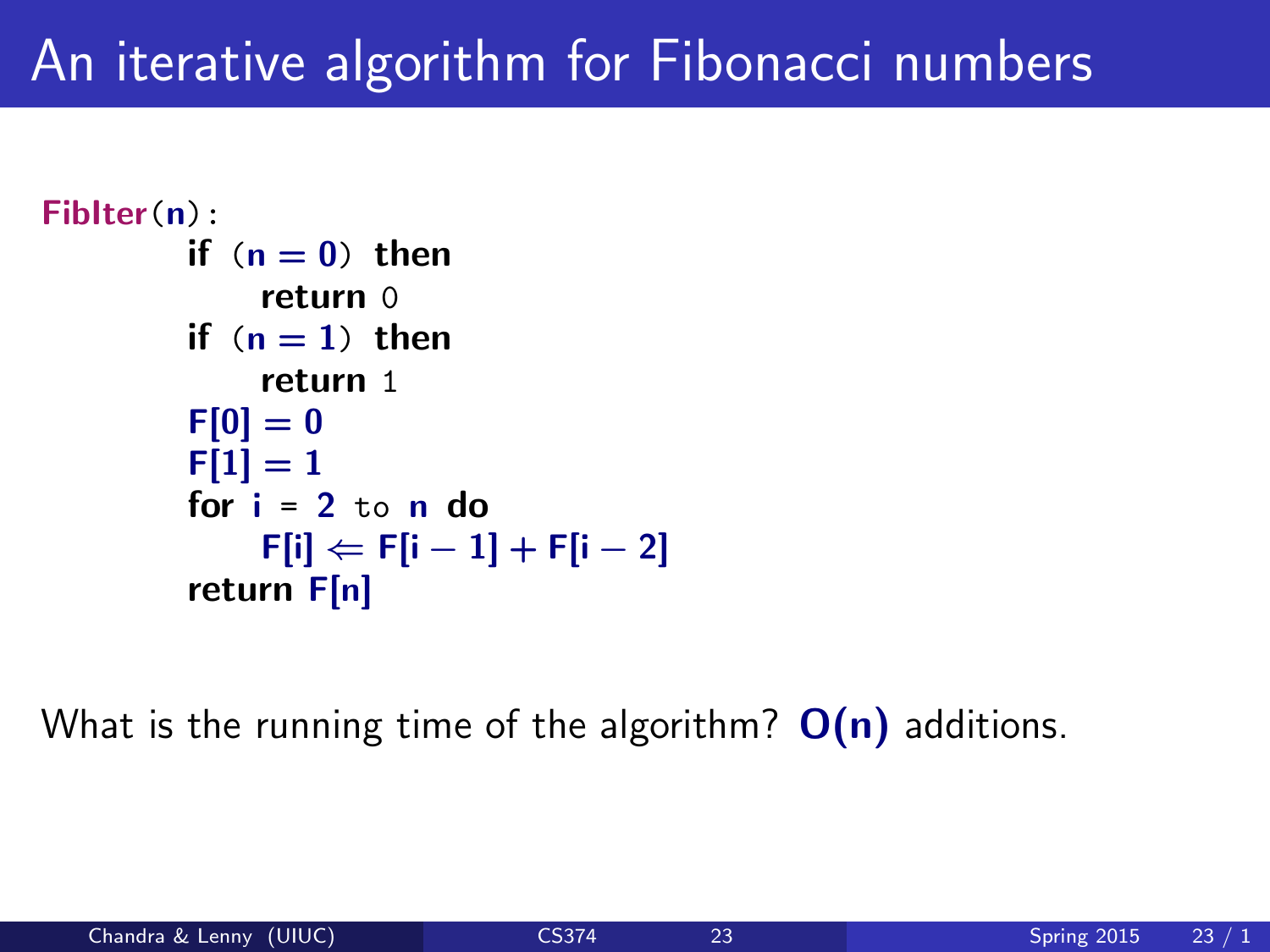### What is the difference?

- **1** Recursive algorithm is computing the same numbers again and again.
- 2 Iterative algorithm is storing computed values and building bottom up the final value.

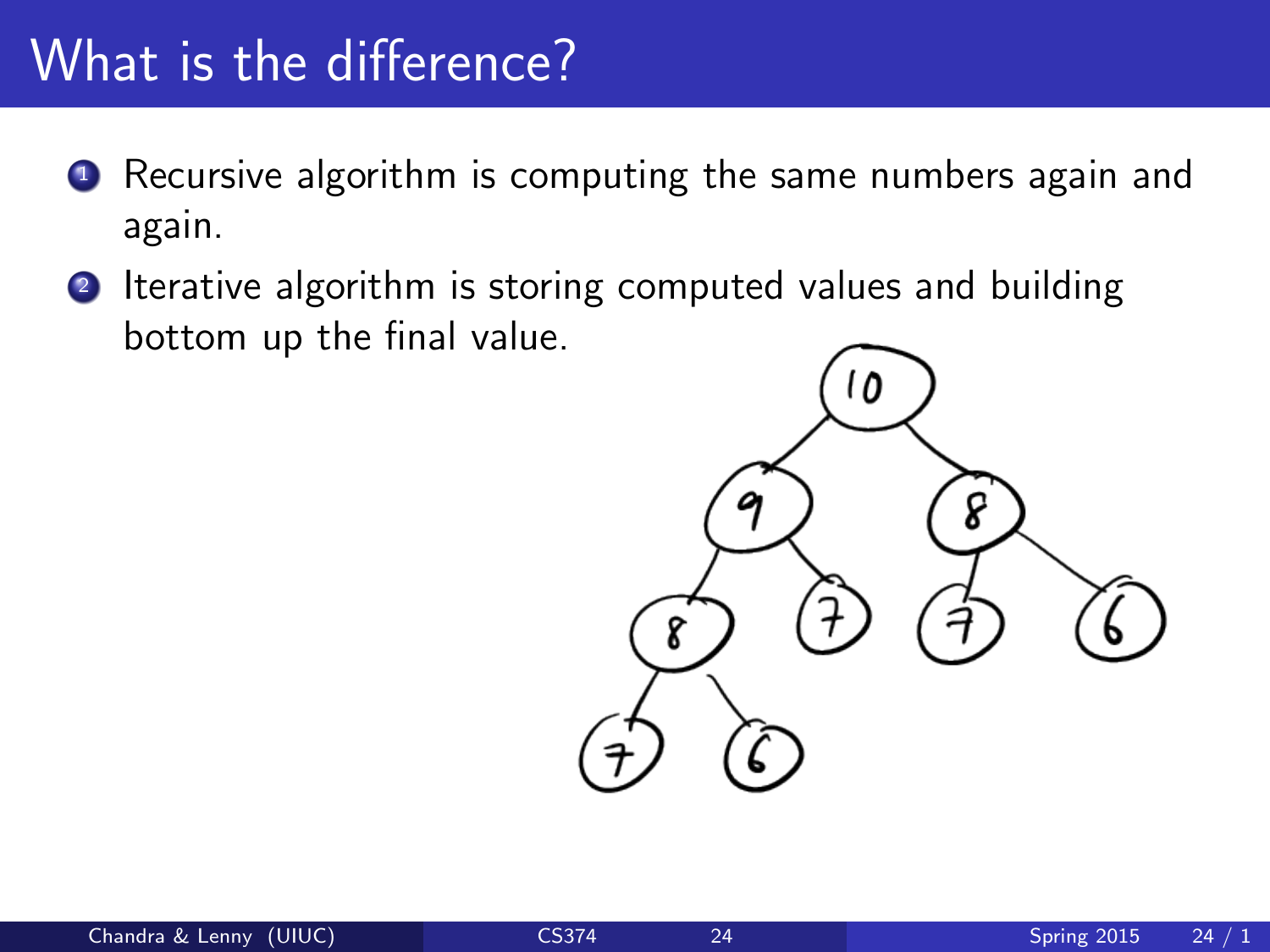### What is the difference?

- **1** Recursive algorithm is computing the same numbers again and again.
- 2 Iterative algorithm is storing computed values and building bottom up the final value. Memoization.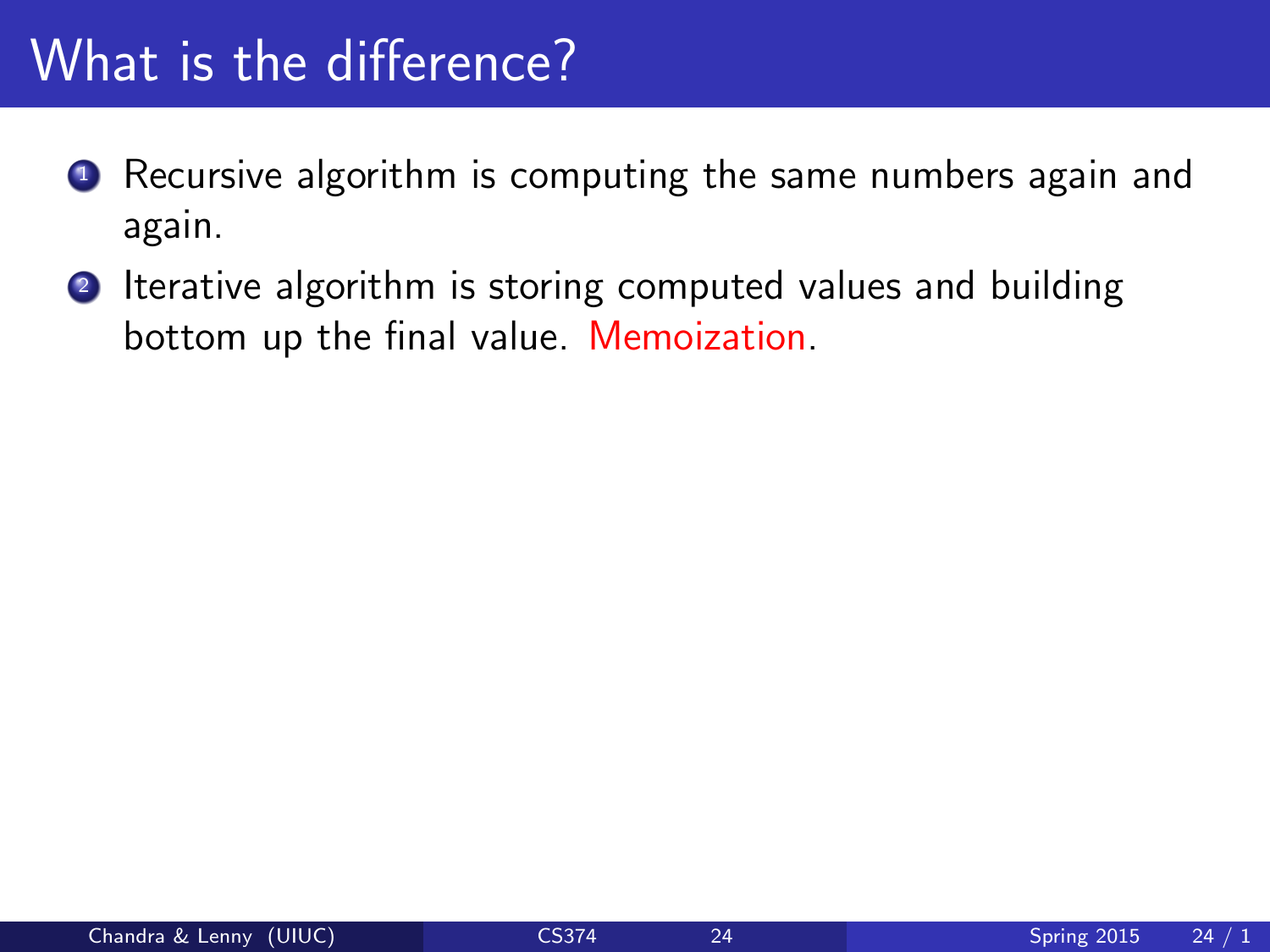### What is the difference?

- **1** Recursive algorithm is computing the same numbers again and again.
- 2 Iterative algorithm is storing computed values and building bottom up the final value. Memoization.

#### Dynamic Programming:

Fnding a recursion that can be effectively/efficiently memoized.

Leads to polynomial time algorithm if number of sub-problems is polynomial in input size.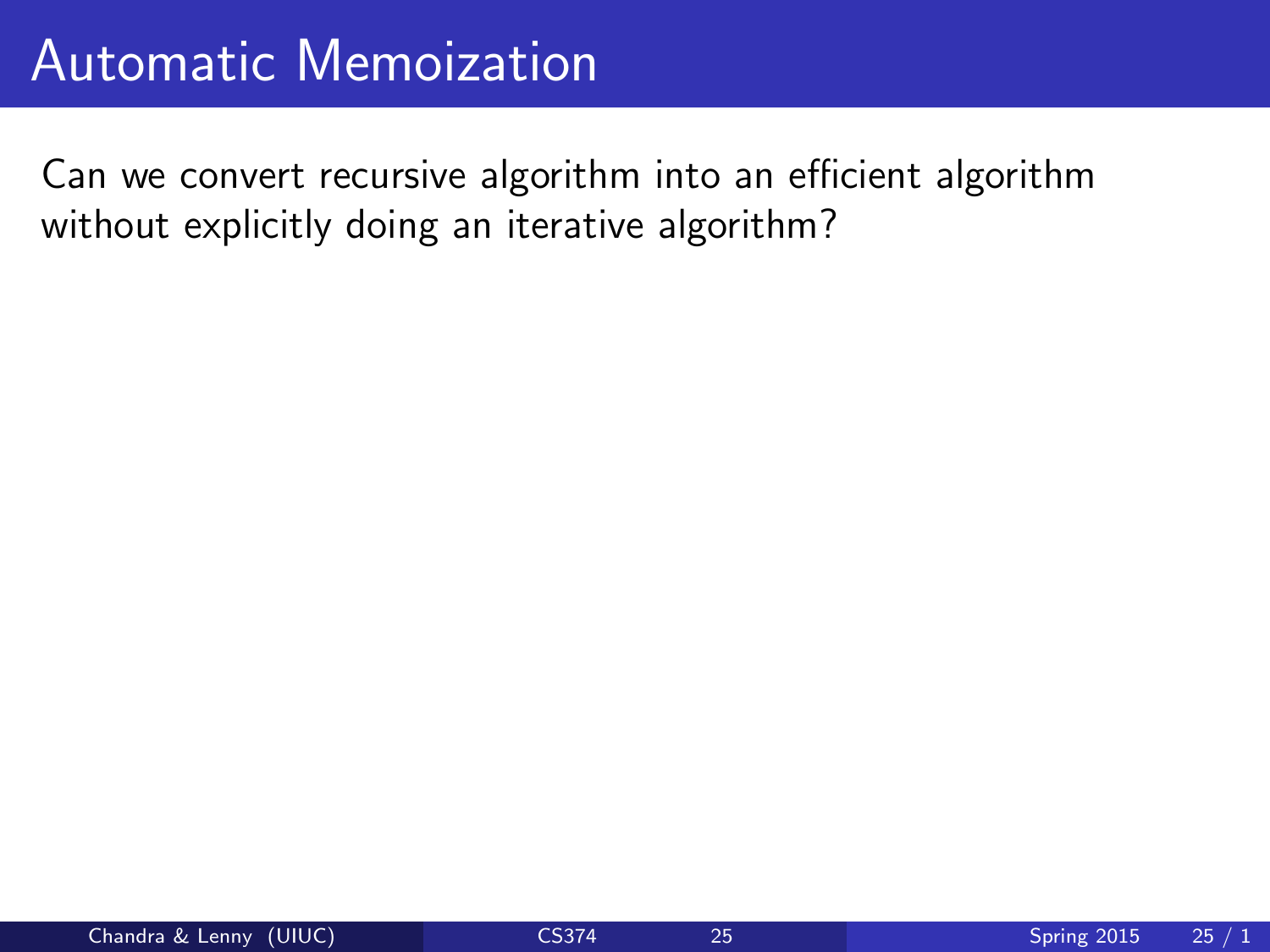```
Fib(n):
        if (n = 0)return 0
        if (n = 1)return 1
        if (Fib(n) was previously computed)
            return stored value of Fib(n)
        else
            return Fib(n-1) + Fib(n-2)
```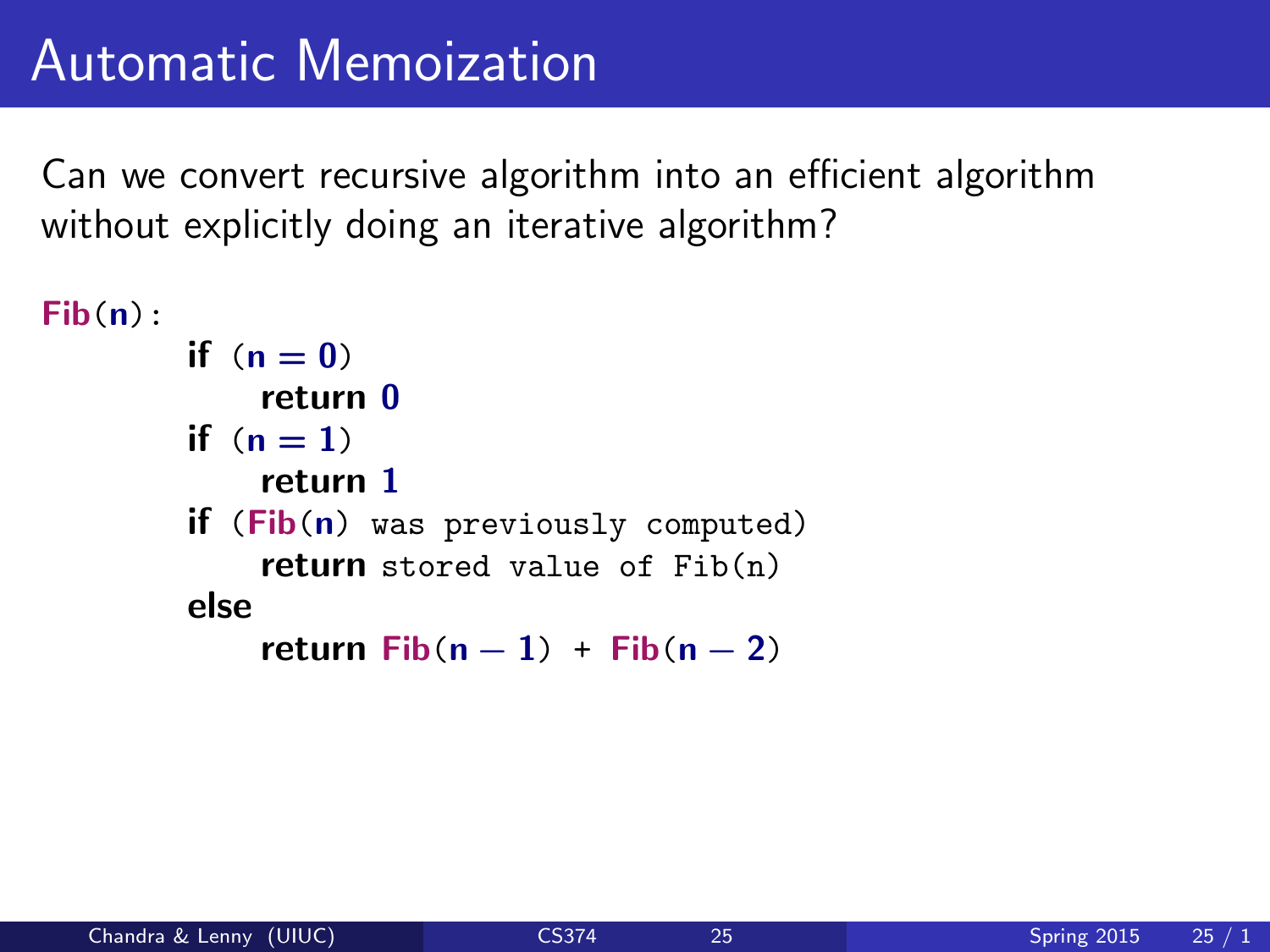```
Fib(n):
        if (n = 0)return 0
        if (n = 1)return 1
        if (Fib(n) was previously computed)
            return stored value of Fib(n)
        else
            return Fib(n-1) + Fib(n-2)
```
How do we keep track of previously computed values?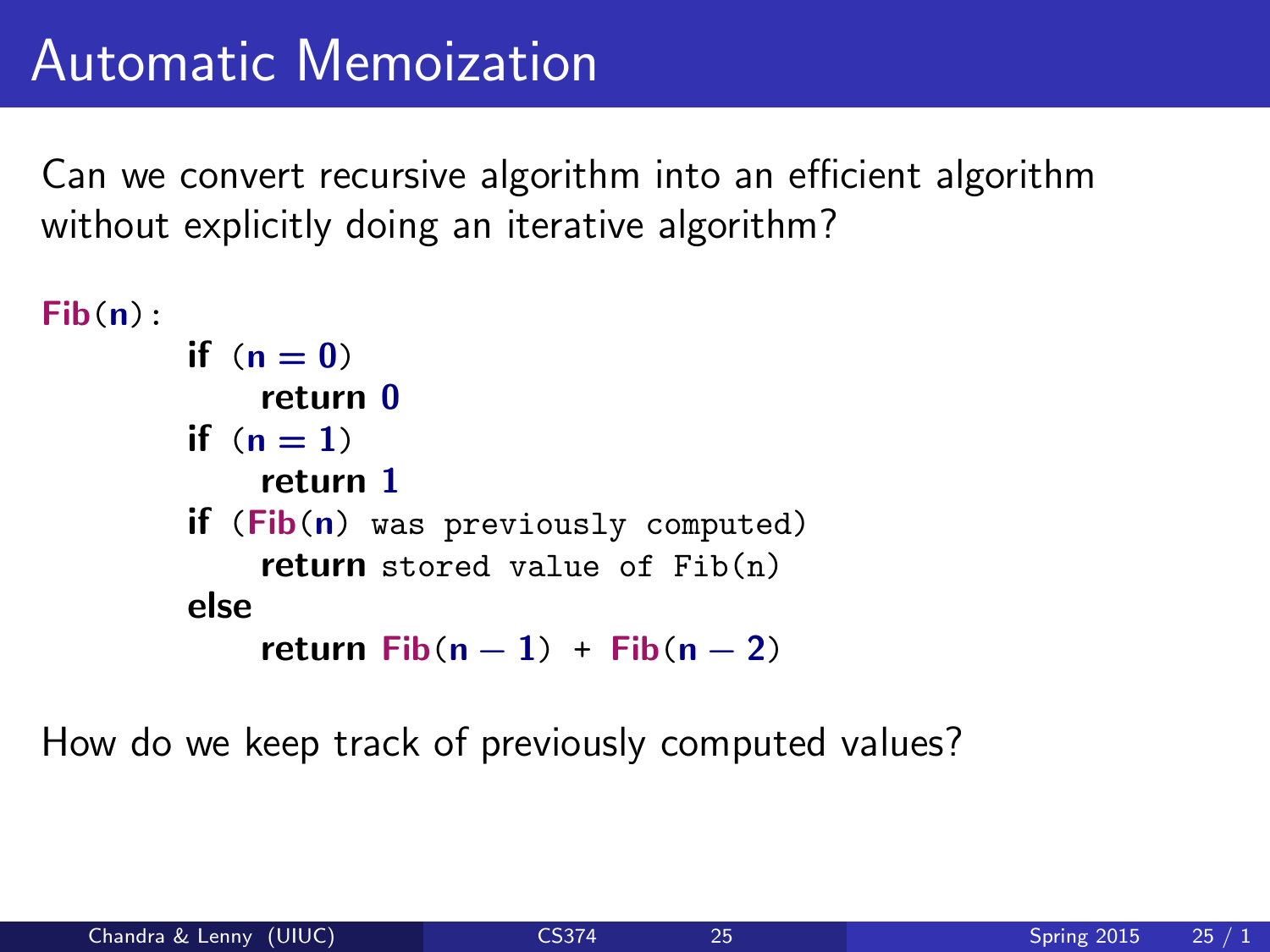```
Fib(n):
        if (n = 0)return 0
        if (n = 1)return 1
        if (Fib(n) was previously computed)
            return stored value of Fib(n)
        else
            return Fib(n-1) + Fib(n-2)
```
How do we keep track of previously computed values? Two methods: explicitly and implicitly (via data structure)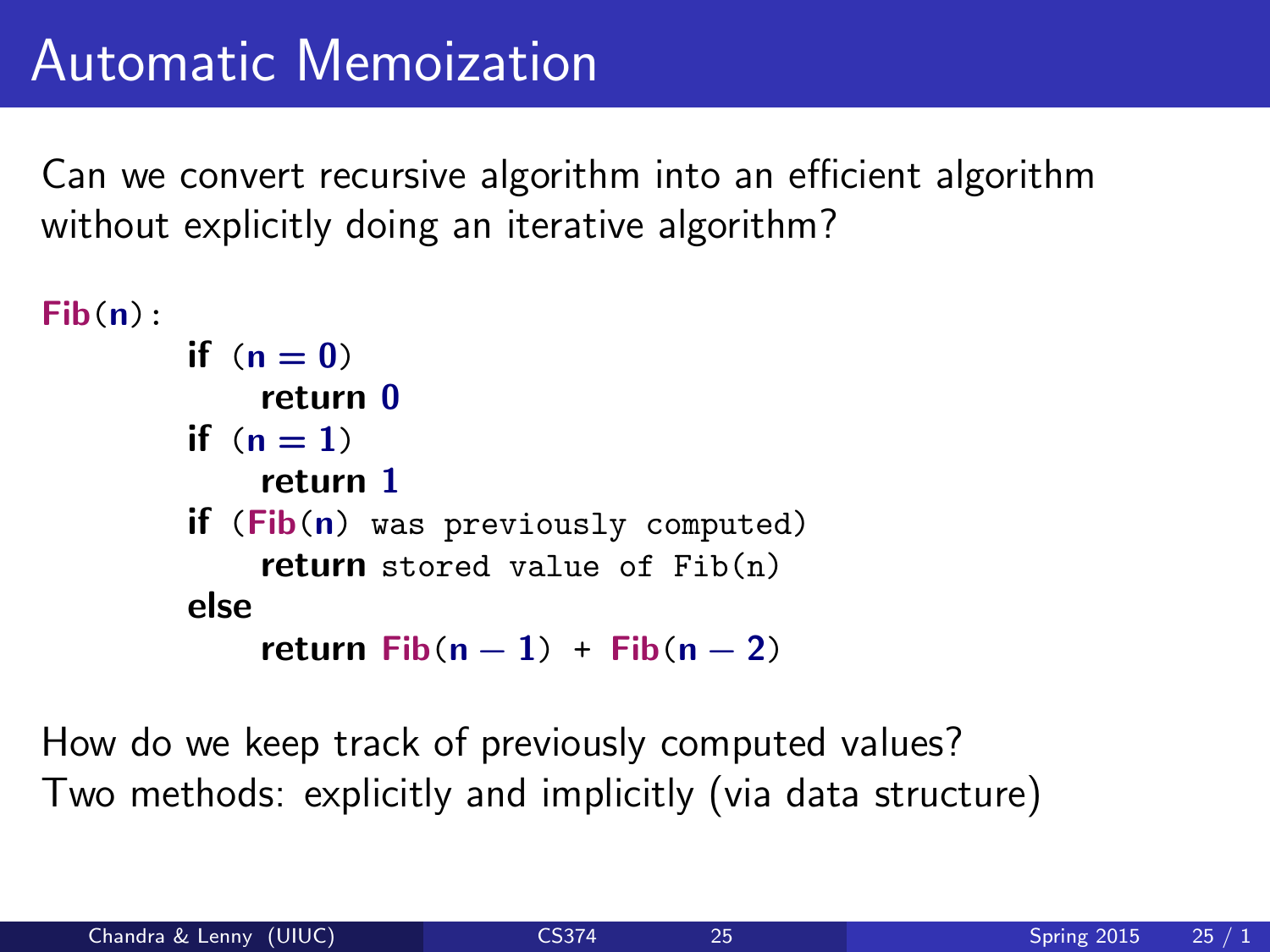### Automatic explicit memoization

Initialize table/array M of size n such that  $M[i] = -1$  for  $i = 0, \ldots, n$ .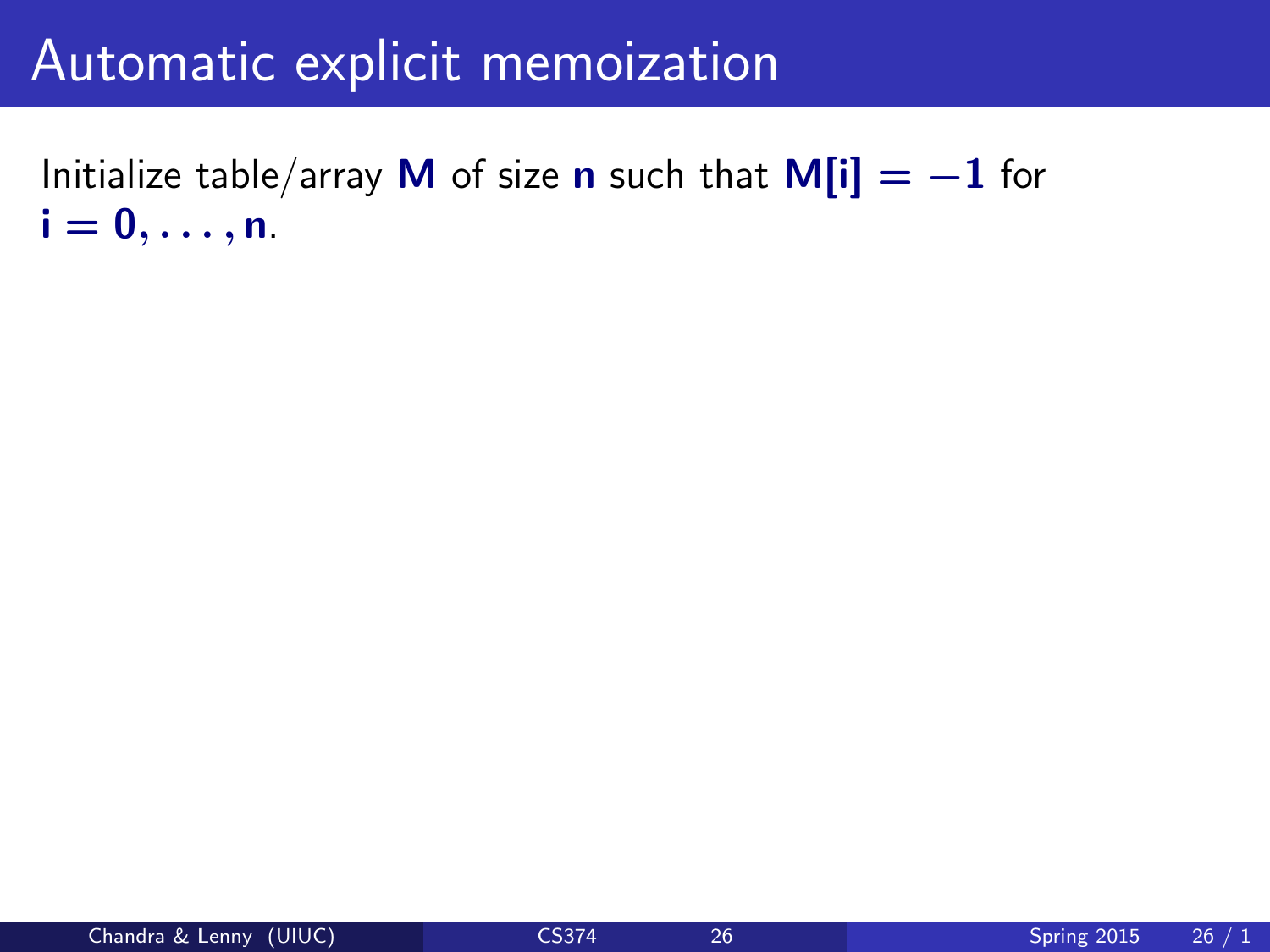### Automatic explicit memoization

Initialize table/array M of size **n** such that  $M[i] = -1$  for  $i = 0, \ldots, n$ .

```
Fib(n):
        if (n=0)return 0
        if (n = 1)return 1
        if (M[n] \neq -1) (* M[n] has stored value of Fib(n) *)
             return M[n]
        M[n] \leftarrow Fib(n-1) + Fib(n-2)return M[n]
```
Need to know upfront the number of subproblems to allocate memory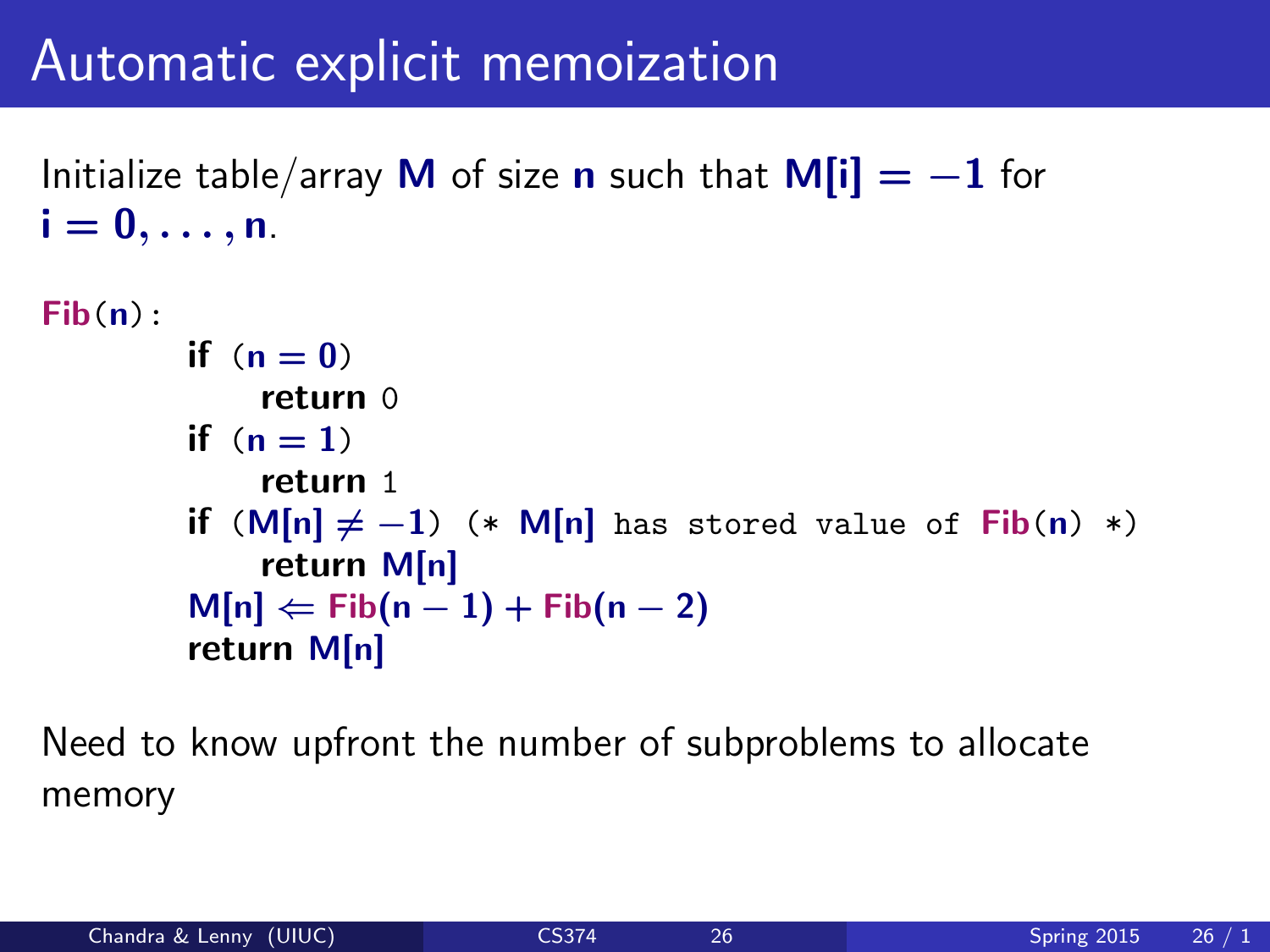### Automatic implicit memoization

Initialize a (dynamic) dictionary data structure  **to empty** 

```
Fib(n):
         if (n = 0)return 0
         if (n = 1)return 1
         if (n is already in D)
             return value stored with n in D
         val \Leftarrow Fib(n − 1) + Fib(n − 2)
         Store (n, val) in D
         return val
```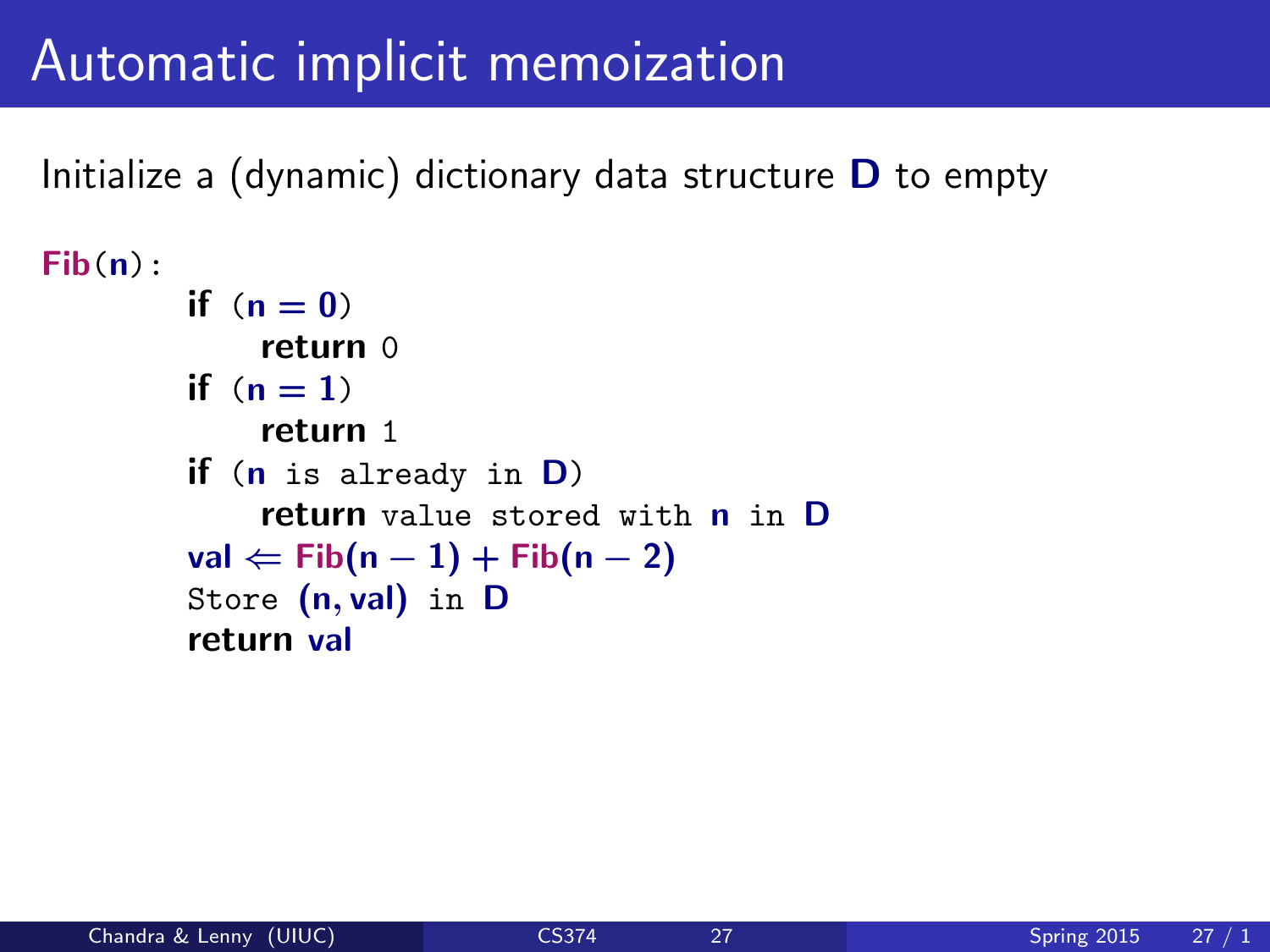### Explicit vs Implicit Memoization

- **1** Explicit memoization or iterative algorithm preferred if one can analyze problem ahead of time. Allows for efficient memory allocation and access.
- **2** Implicit and automatic memoization used when problem structure or algorithm is either not well understood or in fact unknown to the underlying system.
	- **1** Need to pay overhead of data-structure.
	- **2** Functional languages such as LISP automatically do memoization, usually via hashing based dictionaries.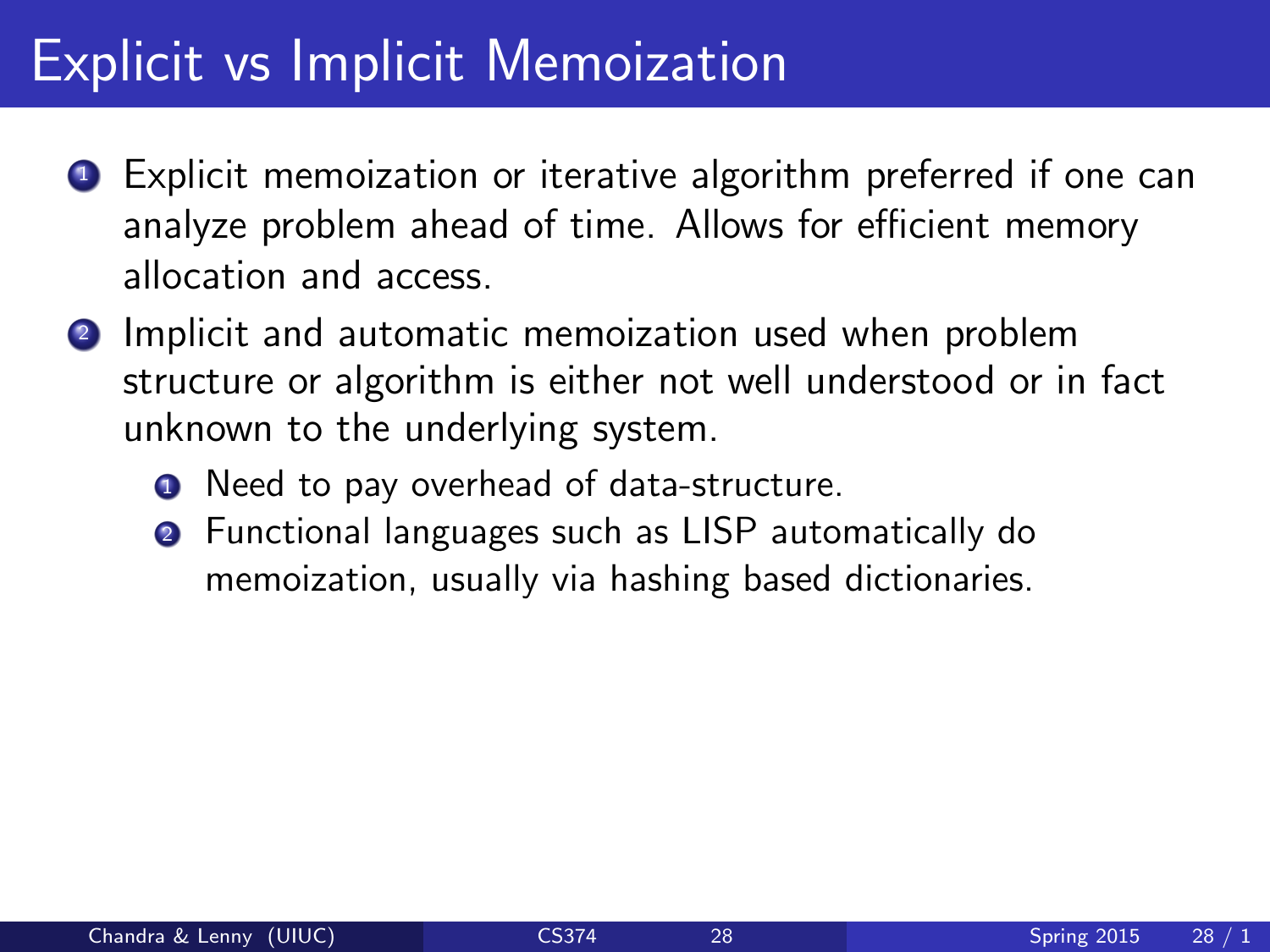### Back to Fibonacci Numbers

Is the iterative algorithm a polynomial time algorithm? Does it take O(n) time?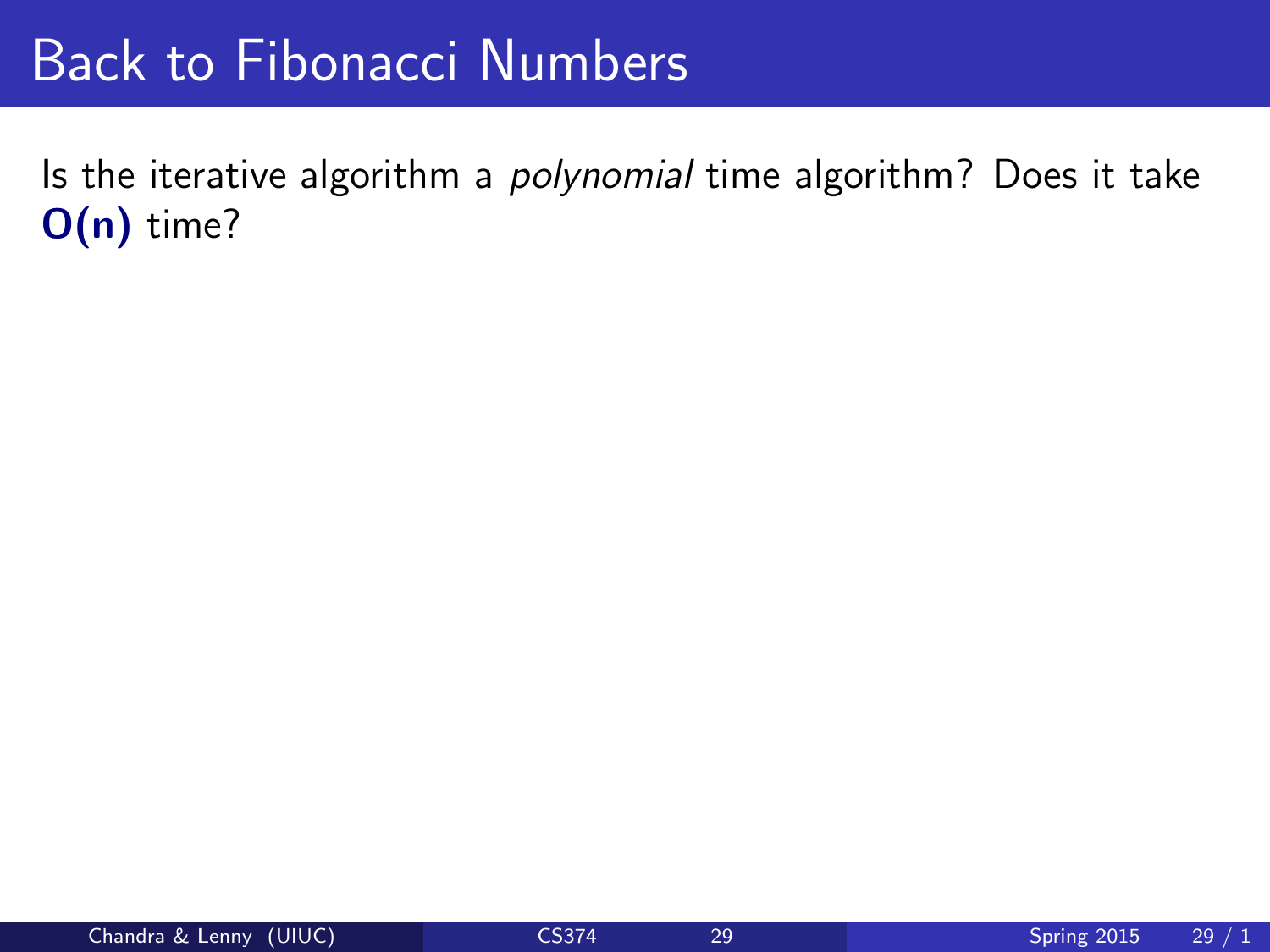### Back to Fibonacci Numbers

Is the iterative algorithm a *polynomial* time algorithm? Does it take  $O(n)$  time?

- **1** input is **n** and hence input size is  $\Theta(\log n)$
- 2 output is  $F(n)$  and output size is  $\Theta(n)$ . Why?
- **3** Hence output size is exponential in input size so no polynomial time algorithm possible!
- $\bullet$  Running time of iterative algorithm:  $\Theta(n)$  additions but number sizes are  $\mathsf{O(n)}$  bits long! Hence total time is  $\mathsf{O(n^2)}$ , in fact  $\Theta(n^2)$ . Why?
- **D** Running time of recursive algorithm is  $O(n\phi^n)$  but can in fact shown to be  $O(\phi^n)$  by being careful. Doubly exponential in input size and exponential even in output size.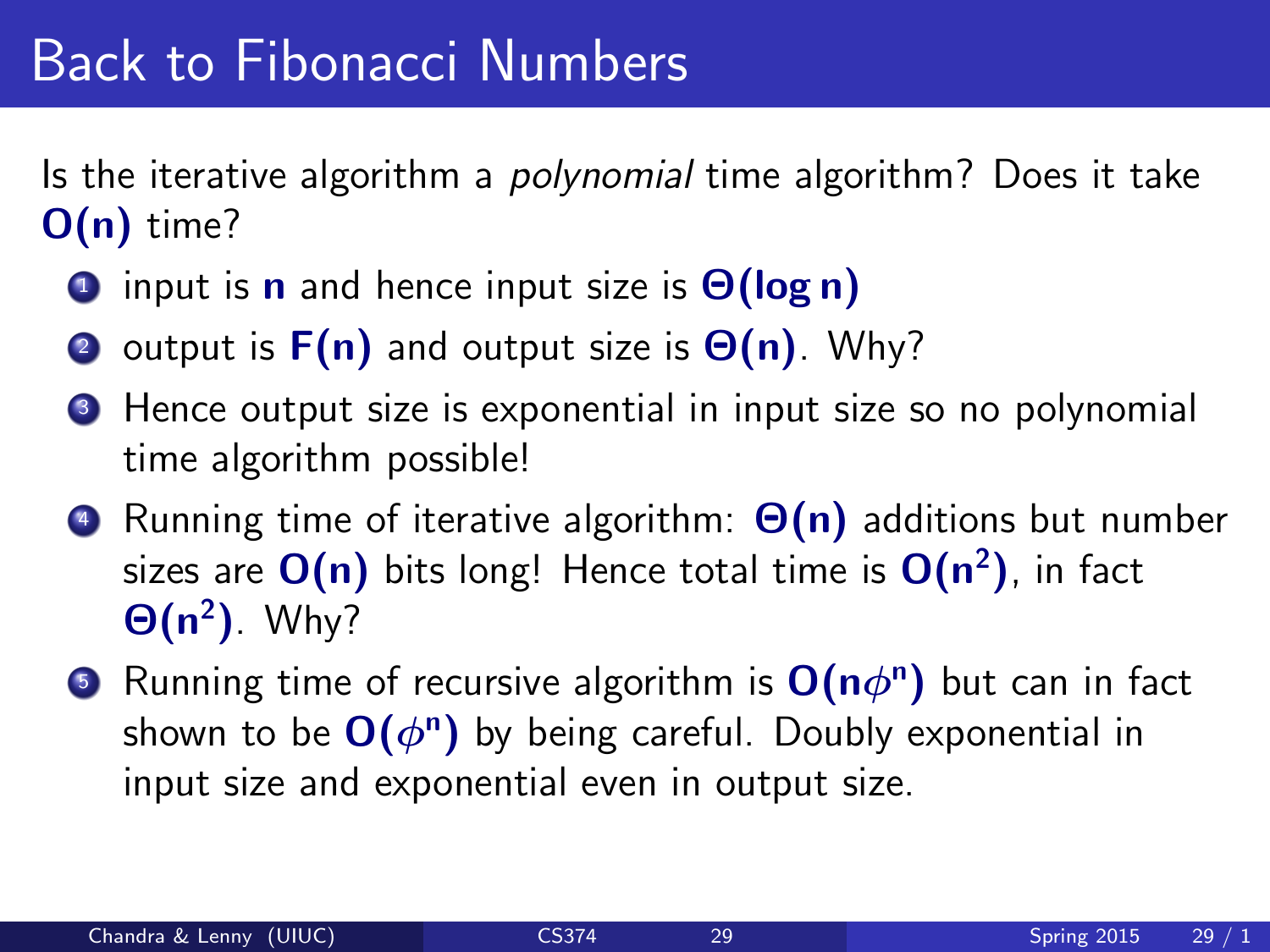### How many distinct calls?

```
binom(t, b) // computes \binom{t}{b}if t = 0 then return 0
    if b = t or b = 0 then return 1
    return binom(t - 1, b - 1) + binom(t - 1, b).
```
How many distinct calls does **binom(n, |n/2|)** makes during its recursive execution?

```
(A) \Theta(1).
(B) Θ(n).
(C) Θ(n log n).
(D) \Theta(n^2).
(E) \Theta\left(\binom{n}{\lfloor n/2 \rfloor}\right).
```
That is, if the algorithm calls recursively **binom** $(17, 5)$  about 5000 times during the computation, we count this is a single distinct call.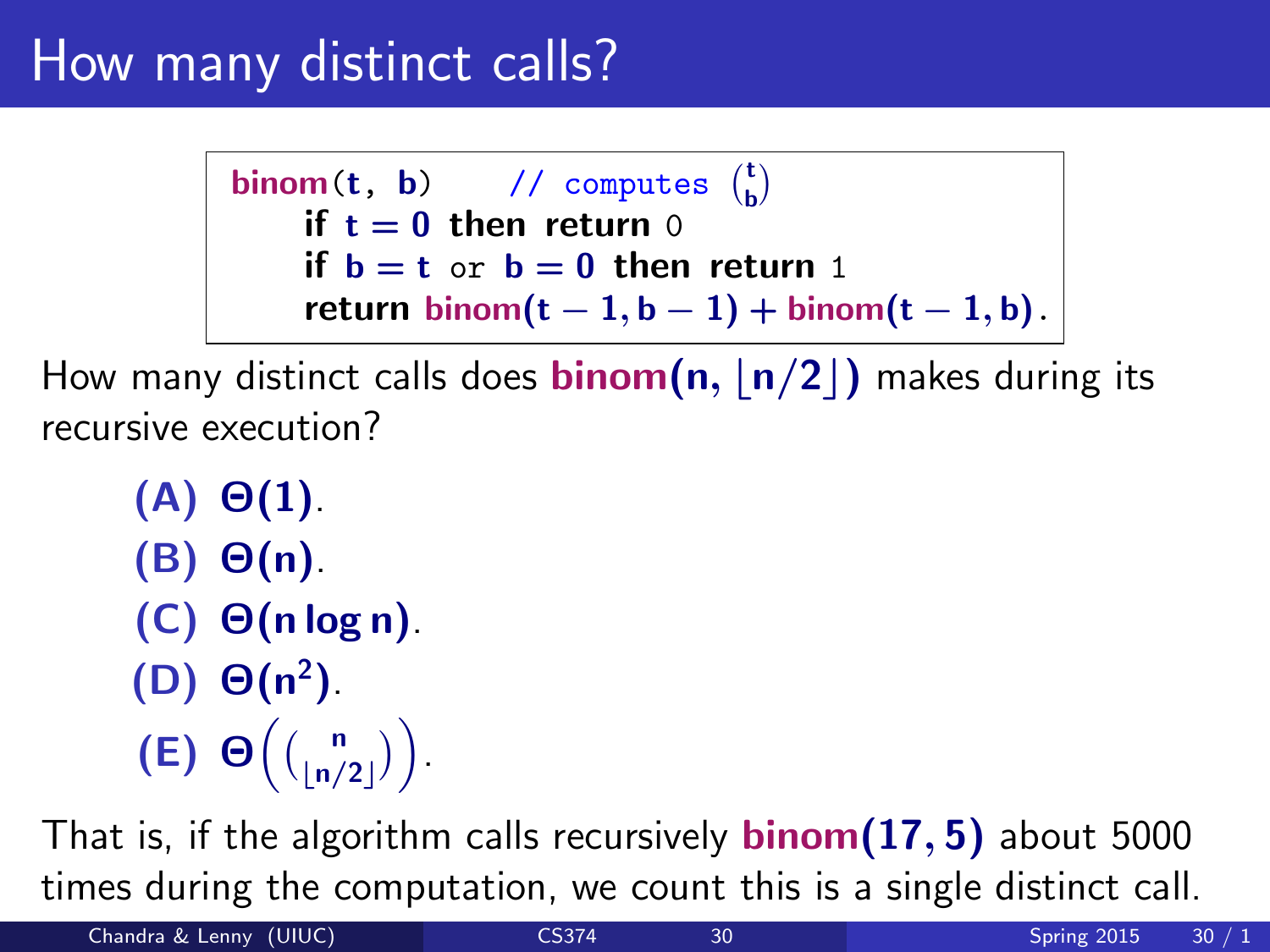